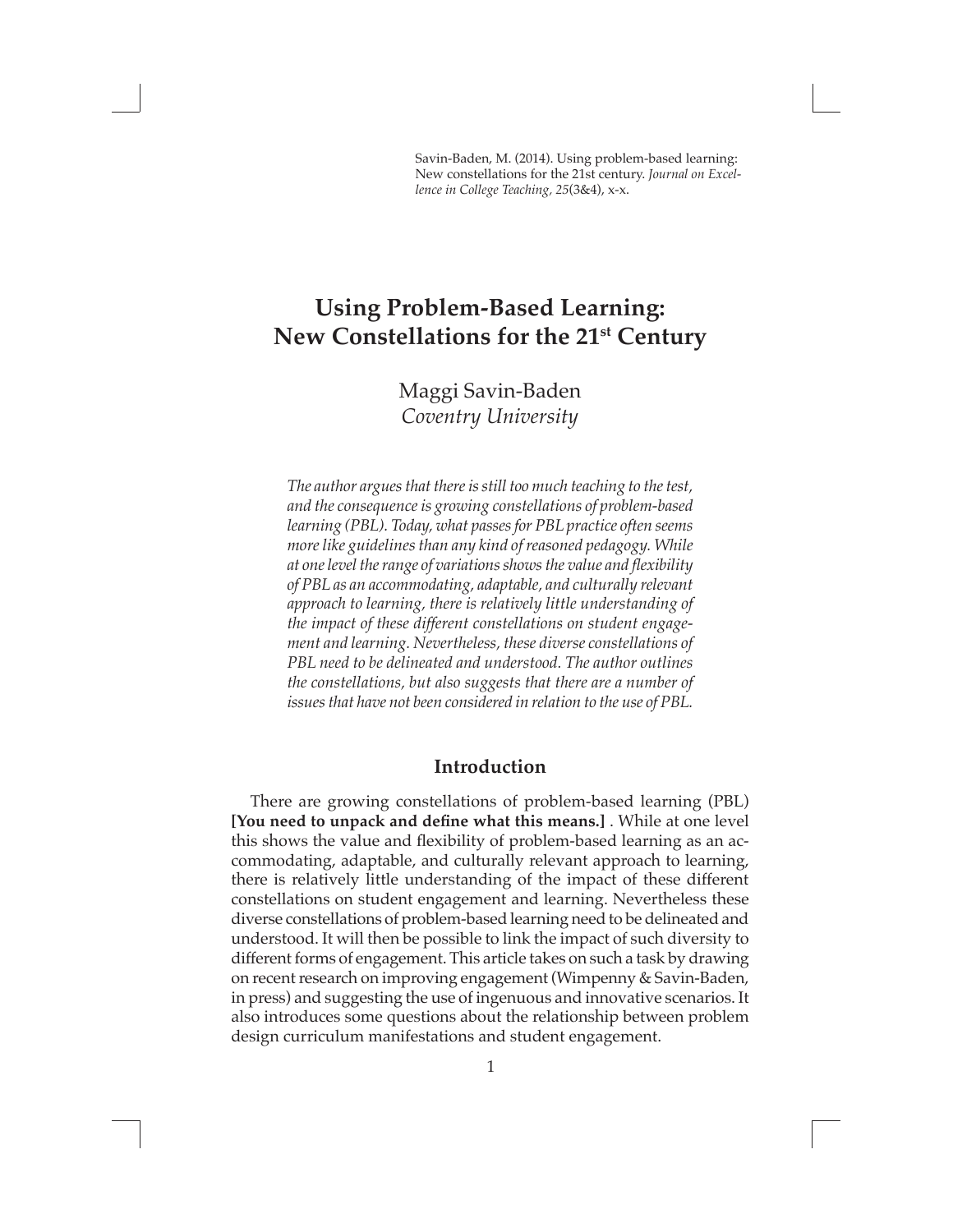# **PBL as Rules or Reasoned Pedagogy: Some Constellations**

Barrows and Tamblyn's (1980) study and the approach adopted at McMaster University, Canada, marked a clear move away from problem-solving learning, in which individual students answer a series of questions from information supplied by a lecturer. In early versions of PBL, certain key characteristics were essential (Schmidt, 1983). Since its inception in the 1980s, PBL has developed in diverse ways worldwide, yet there has been relatively little mapping of its theories, practice, or disciplinary differences. This has led to confusion within the academic community about which constellation to adopt or what will be the best fit for a given curriculum. Merely listing specific and narrowly defined characteristics does not, in fact, untangle the philosophical conundrums of PBL. Further, PBL is an approach to learning that is affected by the structural and pedagogical environment into which it is placed (that is, the discipline or subject, the instructors, and the organization). While PBL is still undergoing a process of change worldwide, such change has been analysed by few in the field of higher education. In some areas, possibly most notably in some medical curricula, there is a sense of performative rules about how PBL should be used, but instead it would seem that we need pedagogically informed guidelines. Perhaps first it is important to understand what is around and on offer, some of which are delineated in Table 1.

The concept of locating different formulations of PBL as a series of constellations arises from the idea that there is a broad range of PBL approaches. The notion of constellations embraces the overlapping nature of differing PBL practices that relate to one another and intersect in particular configurations or patterns. The constellations help us to see that there are patterns, not just within the types of PBL, but across the different fields of practice (Savin-Baden, 2007a). The idea of grouping PBL approaches in this way is drawn from Bernstein (1992), who argued for the use of constellations as "a juxtaposed rather than integrated cluster of changing elements that resist reduction to a common denominator, essential, core or generative first principle" ( **[page?]** ). The use of constellations (rather than constellations *per se*) allows for the categorisization of PBL approaches according to problem type, form of interaction, knowledge focus (Barnett, 2004; Gibbons et al., 1994; Savin-Baden, 2007b), form of facilitation, focus of assessment, and learning emphasis. An important factor when considering the grouping of PBL practices in this way is the mode of knowledge that is to be designated as disciplinary knowledge.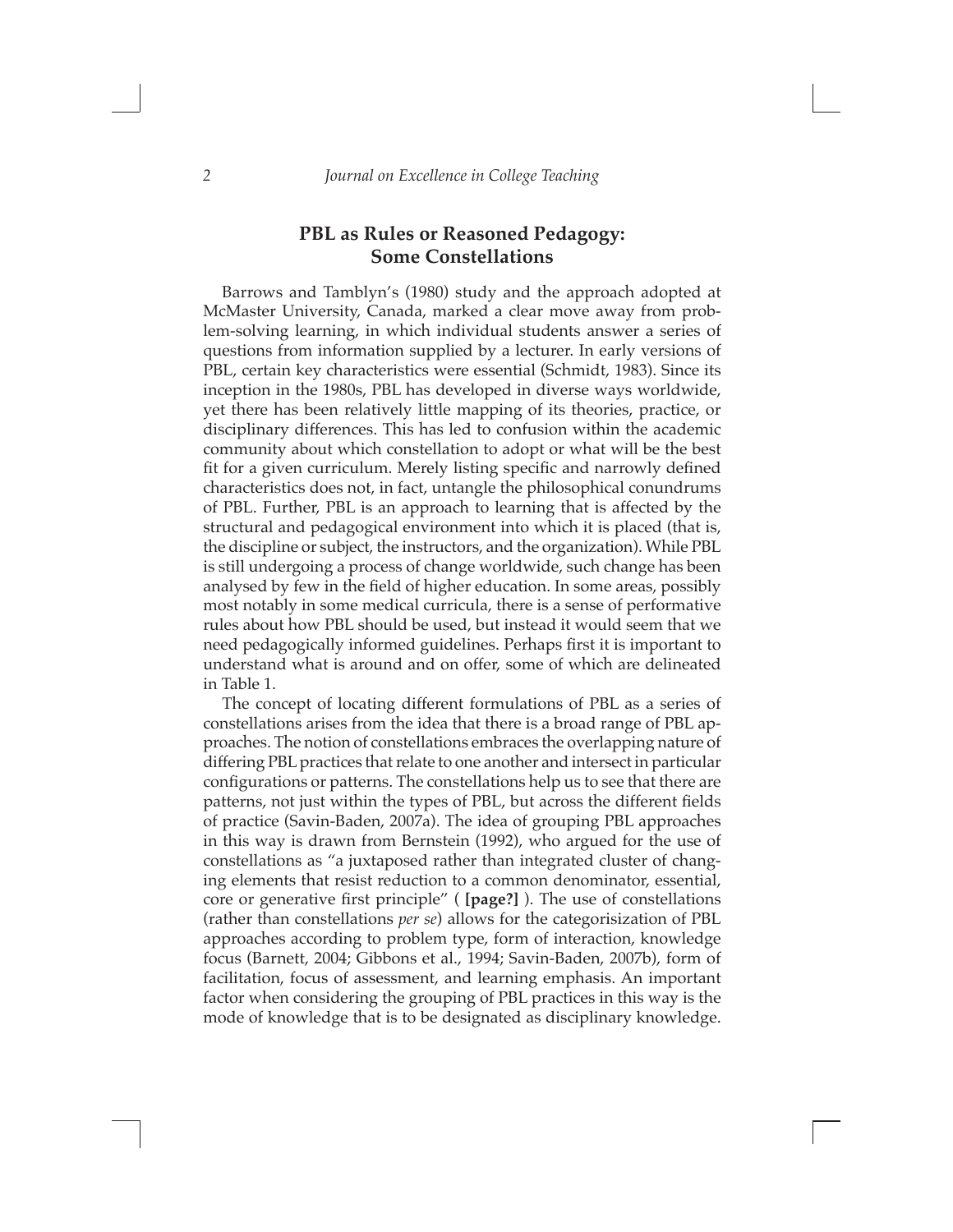| Current Forms or Active Learning I hat May be Linked with Froblem-based Learning<br>(adapted from Savin-Baden & Major, 2004) | opportunities<br>for learning<br>Role of Tutor<br>Enabler of<br>participant and<br>independent<br>critical inquirer<br>Role of Student<br>who owns his<br>or her own<br>experience<br>learning<br>Active<br>Theorist<br>$(1972, 1974);$<br>Hooks<br>Freire<br>(1994)<br>Related Theory<br>pedagogy and<br>social action<br>Critical<br>constructed<br>Contingent<br>Forms of<br>Knowledge<br>and<br>Organization of<br>situations and<br>Open ended<br>Knowledge<br>problems | Task setter and<br>supervisor<br>project<br>who develops a<br>Completer of<br>project team<br>member of<br>solution or<br>project or<br>strategy<br>Vygotsky<br>(1978);<br>Ausubel,<br>Novak, &<br>Hanesian<br>(1978)<br>Cognitive<br>learning<br>theories<br>Performative<br>and practical<br>structured tasks<br>Tutor-set, |
|------------------------------------------------------------------------------------------------------------------------------|------------------------------------------------------------------------------------------------------------------------------------------------------------------------------------------------------------------------------------------------------------------------------------------------------------------------------------------------------------------------------------------------------------------------------------------------------------------------------|-------------------------------------------------------------------------------------------------------------------------------------------------------------------------------------------------------------------------------------------------------------------------------------------------------------------------------|
|                                                                                                                              | to Learning<br>Approach<br>Problem-<br>learning<br>based                                                                                                                                                                                                                                                                                                                                                                                                                     | learning<br>Project-<br>based                                                                                                                                                                                                                                                                                                 |
|                                                                                                                              |                                                                                                                                                                                                                                                                                                                                                                                                                                                                              |                                                                                                                                                                                                                                                                                                                               |

**Current Forms of Active Learning That May Be Linked With Problem-Based Learning**   $\cdot$  $\frac{1}{2}$  $\mathbf{r}$ Table 1<br>That May Be I inked With Proble.  $\cdot$  $\blacksquare$  $f \wedge \overline{diff}$  $\mathbf{H}$ Ċ

*3*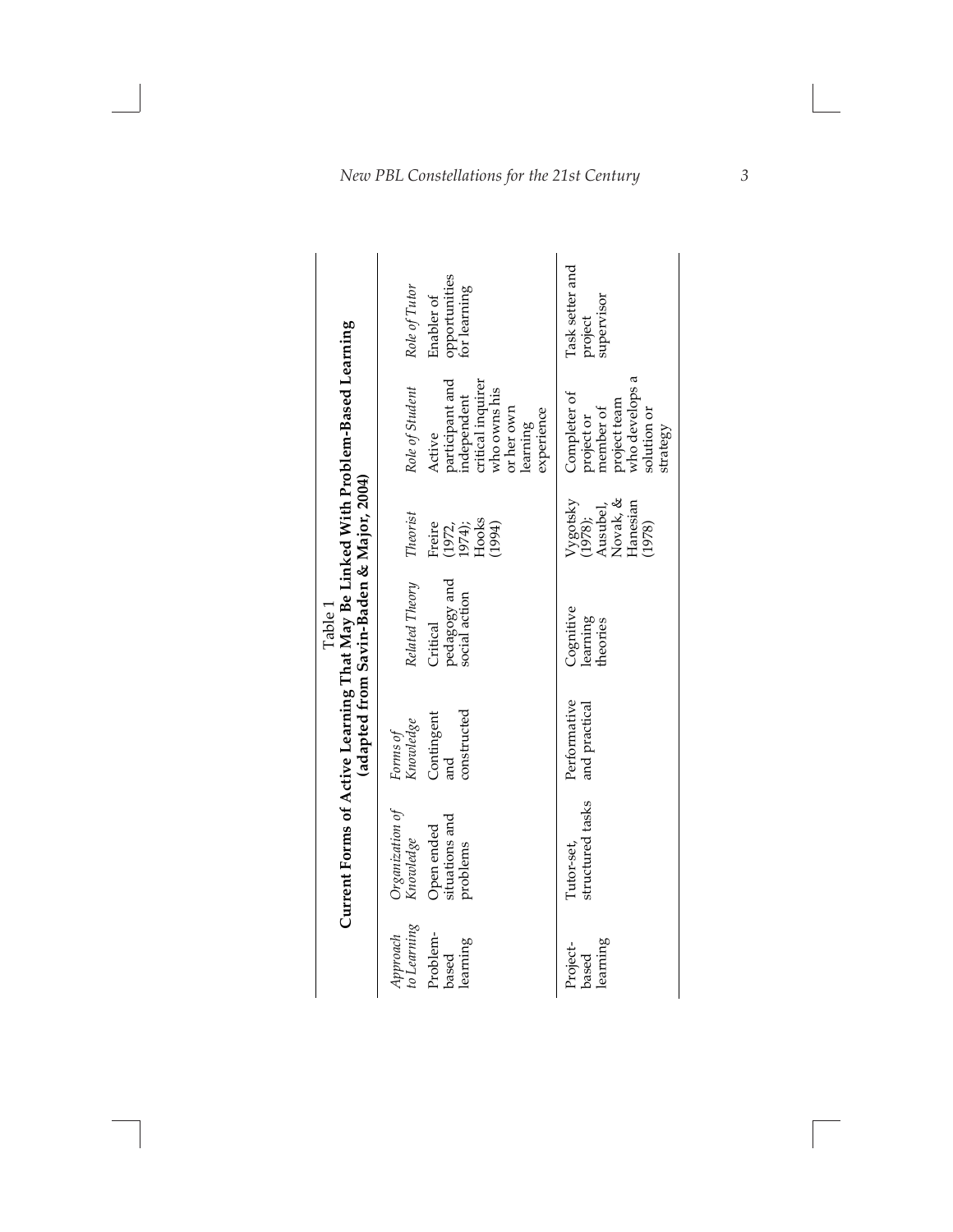|                                                                                 | right<br>knowledge and<br>Guide to the<br>Role of Tutor<br>solution                                                          | reflection and<br>Facilitator of<br>action                                                                             |
|---------------------------------------------------------------------------------|------------------------------------------------------------------------------------------------------------------------------|------------------------------------------------------------------------------------------------------------------------|
| Current Forms of Active Learning That May Be Linked With Problem-Based Learning | Problem-solver<br>Role of Student<br>who acquires<br>knowledge<br>through<br>problem-<br>bounded<br>solving                  | achieve these<br>who seeks to<br>via reflection<br>achieve own<br>Self-advisor<br>and action<br>goals and<br>others to |
|                                                                                 | Ausubel,<br>Novak, &<br>Hanesian<br>$Vygotsky$<br>(1978)<br>Theorist<br>(1978)                                               | Revans<br>(1983)                                                                                                       |
| (adapted from Savin-Baden & Major, 2004)<br>Table 1 (continued)                 | Related Theory<br>Cognitive<br>learning<br>theories                                                                          | management<br>Change                                                                                                   |
|                                                                                 | propositional<br>but may also<br>be practical<br>Knowledge<br>Forms of<br>Largely                                            | performative<br>Personal and                                                                                           |
|                                                                                 | logical problem-<br>solving through<br>knowledge<br>Organization of<br>Step-by-step<br>supplied by<br>Knowledge<br>lecturer. | discussion and<br>reflection on<br>Group-led<br>action                                                                 |
|                                                                                 | to Learning<br>Problem-<br>Approach<br>learning<br>solving                                                                   | Learning<br>Action                                                                                                     |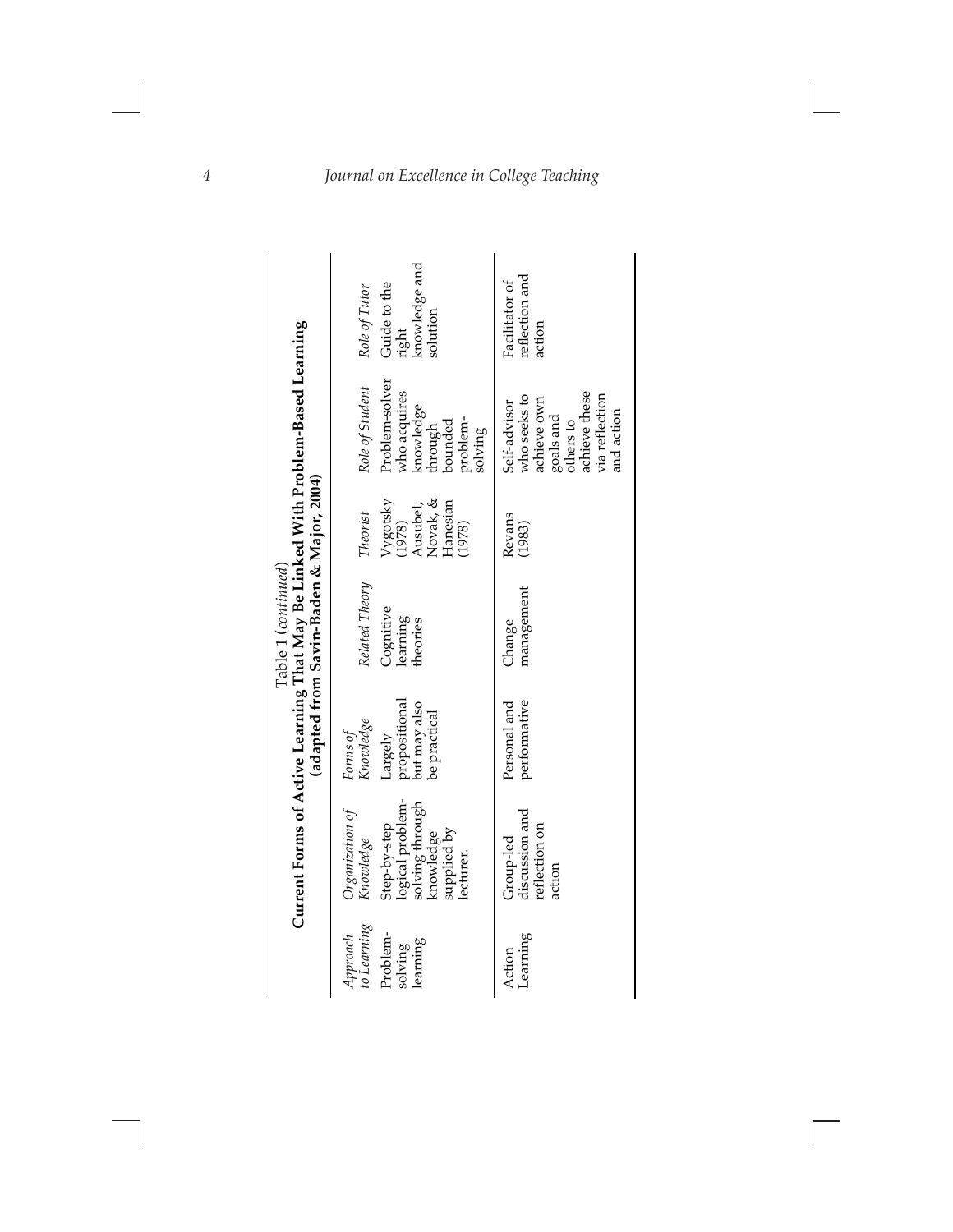#### **[You need a Table 2 reference in this para.]**

Conceiving of the different formulations of PBL as a series of constellations makes sense because many of these formulations relate to one another and overlap in particular configurations or patterns. Further, they also share characteristics in terms of having some forms of focus on knowledge, more or less emphasis on the process of learning, and the fact that each constellation begins by focusing on some kind of problem scenario. Defining constellations helps us to see that there are patterns not just within the types of PBL, but across the different modes of knowledge. Modes of knowledge have been defined in a host of ways. Gibbons et al. (1994) have argued for Mode 1 and Mode 2 knowledge. Mode 1 knowledge is propositional knowledge that is produced within academe separate from its use in the world; academe is considered the traditional environment for the generation of Mode 1 knowledge. Mode 2 knowledge is knowledge that transcends disciplines and is produced in, and validated through, the world of work. Knowing in this mode demands the integration of skills and abilities in order to act in a particular context. Barnett (2004) argues for Mode 3 knowledge, whereby one recognises that knowing is the position of realising and engaging with epistemological gaps. Such knowing produces uncertainty, because "No matter how creative and imaginative our knowledge designs, it always eludes our epistemological attempts to capture it" (Barnett, 2004, p. 252). What is particularly important here too are the modes of knowledge in operation, as delineated in Table 3.

What is missing from these four arguments and formations of knowledge and knowing is not only the way in which the spaces between these forms of knowledge are managed, but also what it is that enables students and faculty to make the connections between all of them. It might be suggested that the missing links here are disregarded forms of knowledge; for example, Cockburn (1998) suggests that knowing when to keep your mouth shut and the virtues of tact are forms of knowing that are required in many professions, but these are not forms of knowing that are made explicit in the academy. Disregarded forms of knowledge might be termed Mode 4 knowledge, because they transcend and overlay Modes 1, 2, and 3 of knowledge, forming a bridge across the space between them. However, Mode 4 knowledge is also a mode in its own right, because it involves not only realising and producing epistemological gaps, but also realising the ways in which these gaps, like knowledge and knowing, also have hierarchical uncertainty. In contrast, Mode 5 knowledge is a position whereby one holds a number of modes together in a complex and dynamic way. Gaps, like knowledge, have hierarchical positions, and this makes both the gaps and the knowledge, and the knowing and the knower, eminent-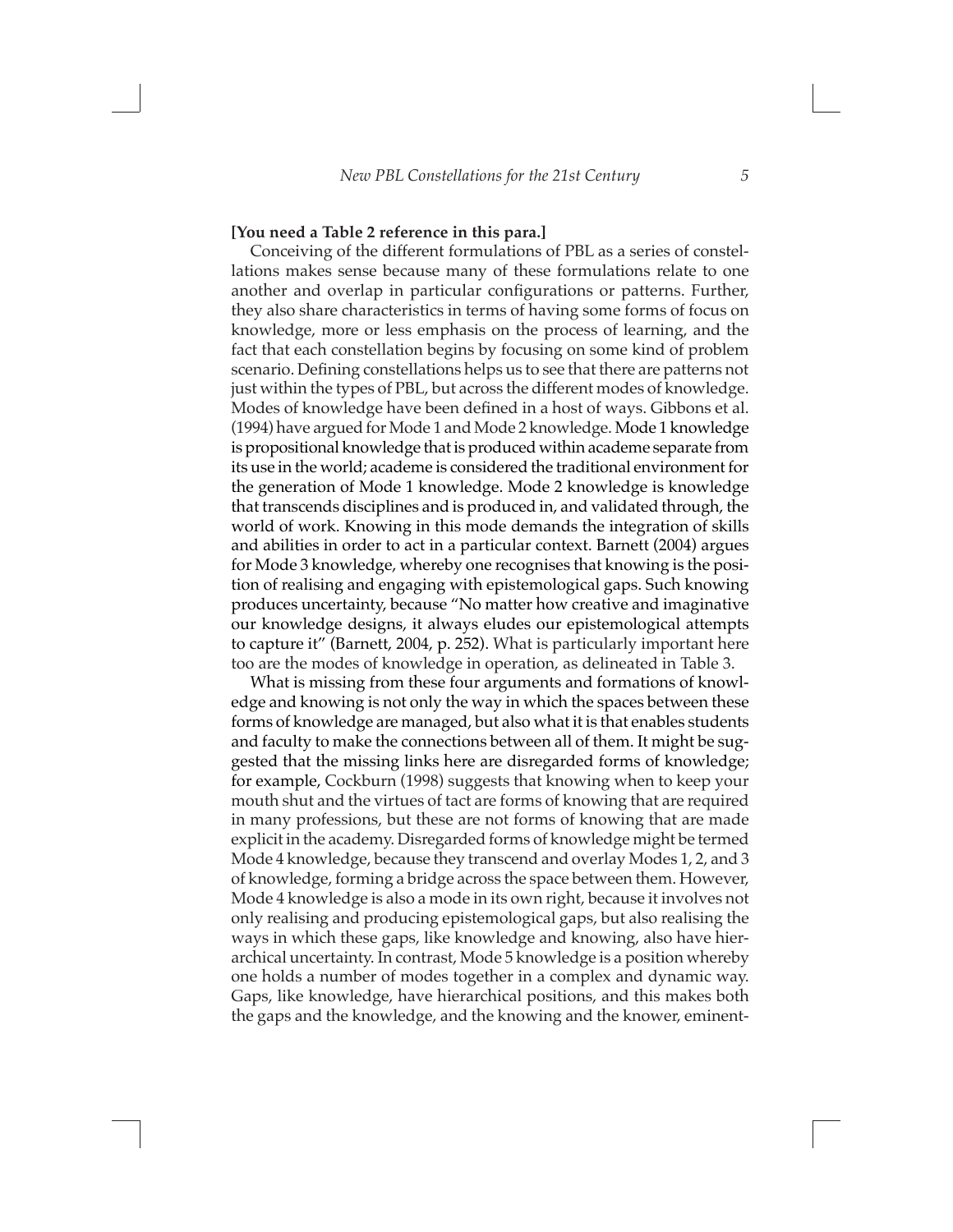|                         |                                                                                                         | Constellations of Problem-Based Learning                                                                                        | Table 2                                                                                                                        |                                                                                                                                 |                                                                                                                                 |
|-------------------------|---------------------------------------------------------------------------------------------------------|---------------------------------------------------------------------------------------------------------------------------------|--------------------------------------------------------------------------------------------------------------------------------|---------------------------------------------------------------------------------------------------------------------------------|---------------------------------------------------------------------------------------------------------------------------------|
|                         | Constellation 1:<br>Problem-Based<br>Management<br>Learning for<br>Knowledge                            | Learning Through<br>Constellation 2:<br>Problem-Based<br>Activity                                                               | Constellation 3:<br>Problem-Based<br>Project-Led<br>Learning                                                                   | Constellation 4:<br>Problem-Based<br>Learning for<br>Capabilities<br>Practical                                                  | Constellation 5:<br>Problem-Based<br>Design Based<br>Learning for<br>Lemma                                                      |
| Problem<br>${\bf Type}$ | Designed to<br>competence<br>cognitive<br>promote                                                       | learning through<br>Designed to<br>promote<br>activity                                                                          | Project-led                                                                                                                    | resolution<br>Practical                                                                                                         | Design-based                                                                                                                    |
| Interaction<br>Level of | Problem-focused                                                                                         | Activity-focused                                                                                                                | Project team                                                                                                                   | Practical action                                                                                                                | Activity-focused                                                                                                                |
| Knowledge<br>Focus of   | separate from its<br>within academe<br>knowledge that<br>Propositional<br>is produced<br>Mode 1:<br>use | Knowledge that<br>disciplines and<br>is produced in,<br>world of work<br>and validated<br>through, the<br>transcends<br>Mode 2: | Knowledge that<br>disciplines and<br>is produced in,<br>world of work<br>and validated<br>through, the<br>transcends<br>Mode 2 | Knowledge that<br>disciplines and<br>is produced in,<br>world of work<br>and validated<br>through, the<br>transcends<br>Mode 2: | Knowledge that<br>disciplines and<br>is produced in,<br>world of work<br>and validated<br>through, the<br>transcends<br>Mode 2: |
| Facilitation<br>Form of | Directive                                                                                               | Activity-focused                                                                                                                | management<br>Project                                                                                                          | Guide to<br>practice                                                                                                            | management<br>Project                                                                                                           |
| Assessment<br>Focus of  | knowledge<br>Testing of                                                                                 | Competence for<br>the world of<br>work                                                                                          | management<br>Project                                                                                                          | Competence for<br>the world of<br>work                                                                                          | and professiona<br>Design critique<br>capabilities                                                                              |
| Emphasis<br>Learning    | management<br>Knowledge                                                                                 | Development of<br>capabilities                                                                                                  | Completion of<br>project                                                                                                       | Development of<br>capabilities                                                                                                  | Development of<br>design-based<br>capabilities                                                                                  |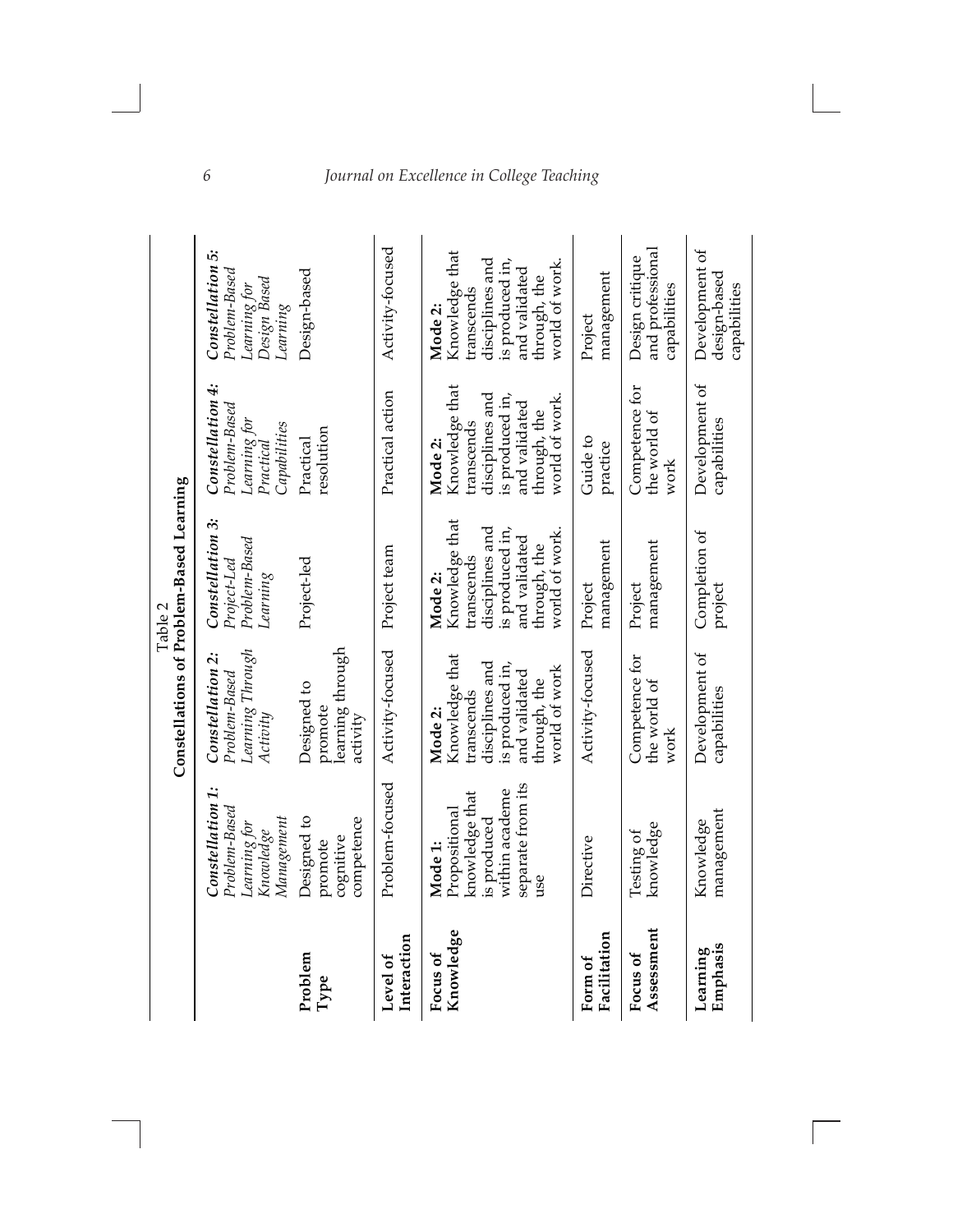|                        | Learning for Critical<br>Constellation 6:<br>$\Upsilon$ nderstandin $g$<br>Problem-Based                                         | Constellation 7:<br>Problem-Based<br>Learning for<br>Multimodal<br>Reasoning                                                     | Distributed Problem-<br>Constellation 8:<br><b>Based Learning</b><br>Collaborative                | Transformation and<br>Constellation 9:<br>Problem-Based<br>Social Reform<br>Learning for           |
|------------------------|----------------------------------------------------------------------------------------------------------------------------------|----------------------------------------------------------------------------------------------------------------------------------|---------------------------------------------------------------------------------------------------|----------------------------------------------------------------------------------------------------|
| Problem Type           | Knowledge with<br>action                                                                                                         | Managing dilemmas                                                                                                                | Defined by team in<br>relation to practice                                                        | Seeing alternatives                                                                                |
| Level of Interaction   | across boundaries<br>knowledge/skills<br>Integrations of                                                                         | Taking a critical<br>stance                                                                                                      | Collaborative                                                                                     | Exploring structures<br>and beliefs                                                                |
| Knowledge<br>Focus of  | sense of recognising<br>with uncertainty, a<br>gaps that increase<br>Knowing in and<br>epistemological<br>uncertainty<br>Mode 3: | sense of recognising<br>with uncertainty, a<br>gaps that increase<br>Knowing in and<br>epistemological<br>uncertainty<br>Mode 3: | in which uncertainty<br>knowledge, spaces<br>and gaps are<br>Disregarded<br>recognised<br>Mode 4: | knowledges with<br>Holding diverse<br>Modes 4 and 5:<br>uncertainties<br>Disregarded<br>knowledge, |
| Form of Facilitation   | knowledge and<br>Coordinator of<br>skills                                                                                        | Orchestrator of<br>opportunities<br>learning                                                                                     | Enabler of group<br>reflection                                                                    | Decoder of cultures                                                                                |
| Assessment<br>Focus of | Use of capabilities<br>across contexts                                                                                           | capabilities across<br>disciplines<br>Integrate                                                                                  | Self analysis                                                                                     | Flexible and<br>student-led                                                                        |
| Learning Emphasis      | Synthesis across<br>boundaries                                                                                                   | Critical thought                                                                                                                 | Effective team work                                                                               | Interrogation of<br>trameworks                                                                     |

*New PBL Constellations for the 21st Century*

*7*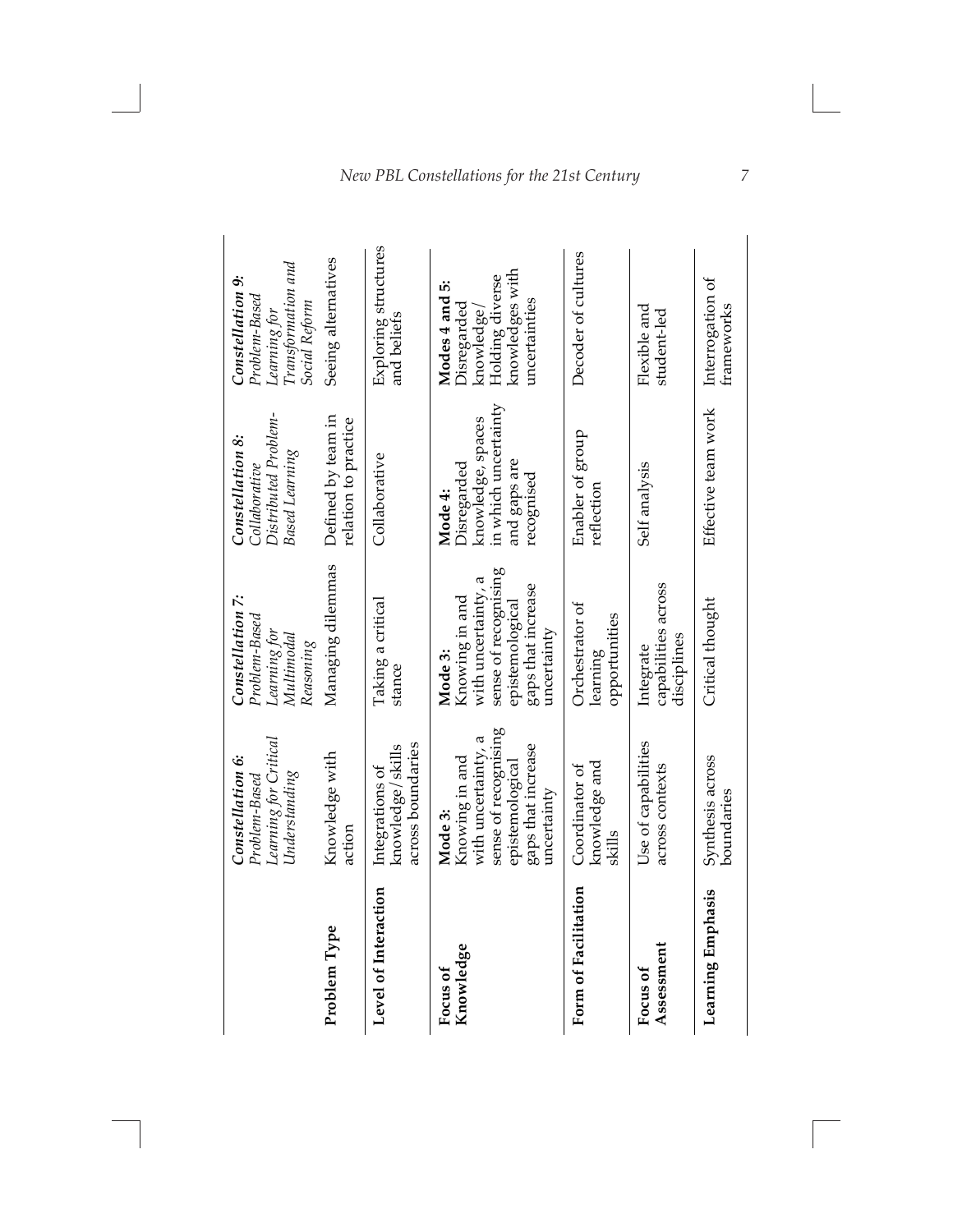|        | Table 3<br><b>Modes of Knowledge</b>                                                                                                                                                                                   |
|--------|------------------------------------------------------------------------------------------------------------------------------------------------------------------------------------------------------------------------|
| Mode 1 | Propositional knowledge that is produced within academe<br>separate from its use and the academy is considered the<br>traditional environment for the generation of this form of<br>knowledge.                         |
| Mode 2 | Knowledge that transcends disciplines and is produced in,<br>and validated through, the world of work.                                                                                                                 |
| Mode 3 | Knowing in and with uncertainty, a sense of recognising<br>epistemological gaps that increase uncertainty.                                                                                                             |
| Mode 4 | Disregarded knowledge, spaces in which uncertainty and<br>gaps are recognised along with the realisation of the<br>relative importance of gaps between different<br>knowledge[s?] and different knowledge hierarchies. |
| Mode 5 | Holding diverse knowledges with uncertainties.                                                                                                                                                                         |

ly uncertain and liquid. Modes of knowledge, learning emphasis, type of problem, as well as ways in which students are expected to interact are all factors that affect the way in which different constellations are played out. These nine PBL constellations are discussed in detail next.

# *Constellation 1: Problem-Based Learning for Knowledge Management*

The constellation of Problem-Based Learning for Knowledge Management is characterized by a view of knowledge that is essentially propositional, with students being expected to become competent in applying knowledge in the context of solving, and possibly managing, problems. In this constellation, students are expected not just to be able to solve the problem and find out the given answer, but also to understand the knowledge behind it. PBL is thereby used as a means to help students learn the required curriculum content and to enable them to become competent in knowledge management. Knowledge is perceived by students as being "solid" and "out there," largely independent of themselves as learners. Students will, therefore, come to see themselves as capable of receiving, reproducing, and researching knowledge supplied by experts, and of using PBL to develop their understanding of the relationship between that knowledge and its practical application.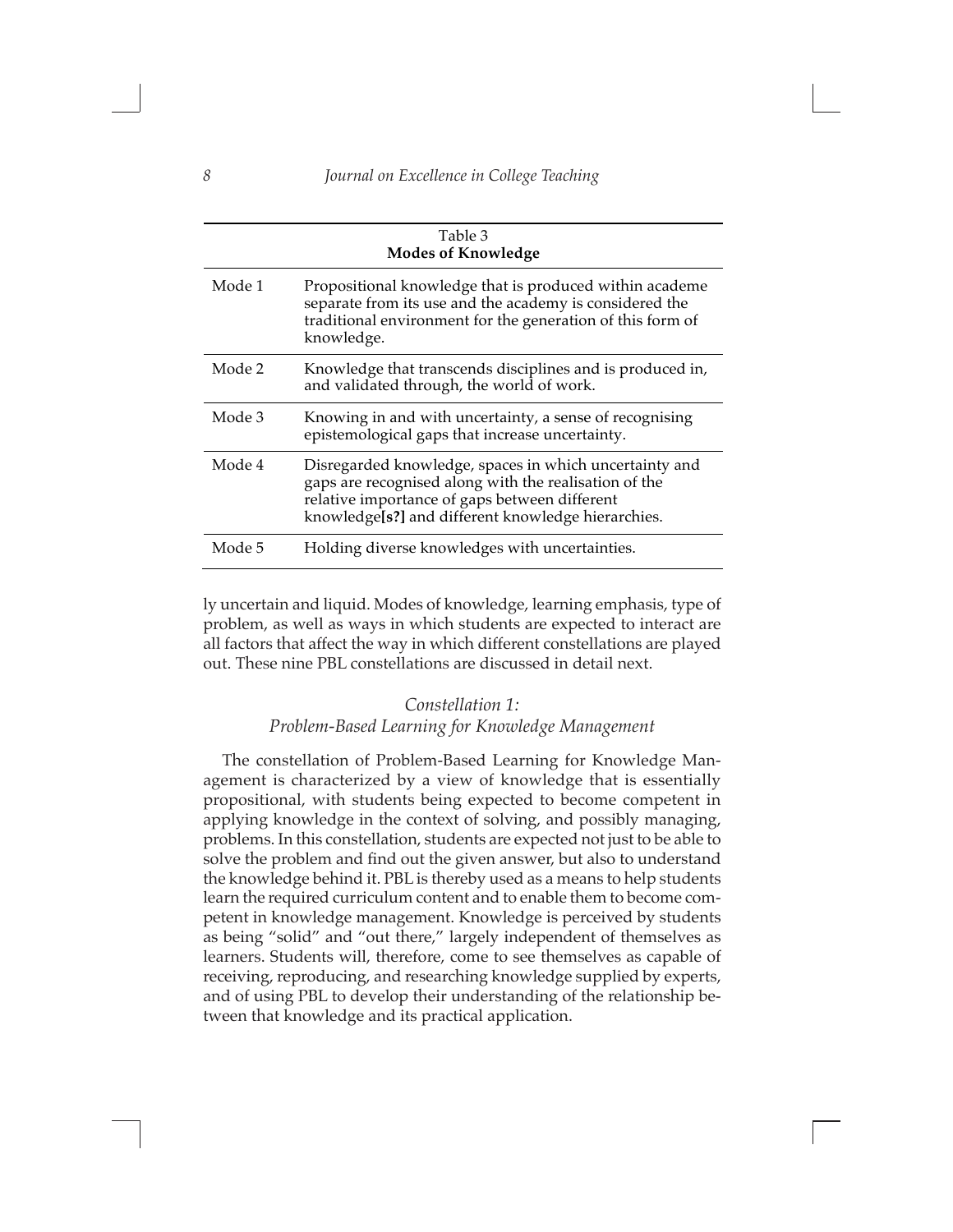### *Constellation 2: Problem-Based Learning Through Activity*

A second approach, Problem-Based Learning Through Activity, is designed to improve students' engagement in learning and is currently being used in such disciplines as computer studies and engineering (Booth & White, 2008). The focus on activity is designed to delineate forms and types of activities that enable teams of students to engage more effectively with what is to be learned and to enable the needs of those from diverse backgrounds to adapt to higher education. This constellation of problem-based learning is often seen as focusing the learning on a particular problem, project, research question, or works-based activity. Invariably, but not always, the activity crosses subject boundaries and is designed to encourage students to develop self-directed research capabilities. Much of the focus in this constellation is on ensuring the relevance of the learning activity to the world of work.

## *Constellation 3: Project-Led Problem-Based Learning*

Constellation 3, Project-Led Problem-Based Learning, emerged from work undertaken with media practice educators in the UK. It is a model that involves the exploration of the relationship between the use of "live" project work in media practice and PBL (Hanney & Savin-Baden, 2012 **[Says "forthcoming" in references.]** ). It began initially because of the realization of a conflict between the kinds of work-based learning that was being expected by skill-based external organizations and the kinds of PBL being practiced in universities. This constellation is designed to provide a model for work-related learning that meets the needs of students, employers, and educators. In practice, this constellation focuses on students acquiring skills for practice in the context of a project that is work related, such as producing a media artifact, and which may involve a "live" client brief. Thus, it transcends constellations 2 and 4 by utilizing project management tools to structure the PBL exercise, wherein the technical knowledge and skills to be gained are clearly delineated by the instructor. But the learning itself is derived from utilizing opportunities, resources, and experiences encountered in the workplace and is led by the participating students.

### *Constellation 4: Problem-Based Learning for Practical Capability*

The constellation of problem-based learning for Practical Capability has, as its overarching concept, the notion of practice. Students learn how to problem solve and to become competent in applying this ability to other kinds of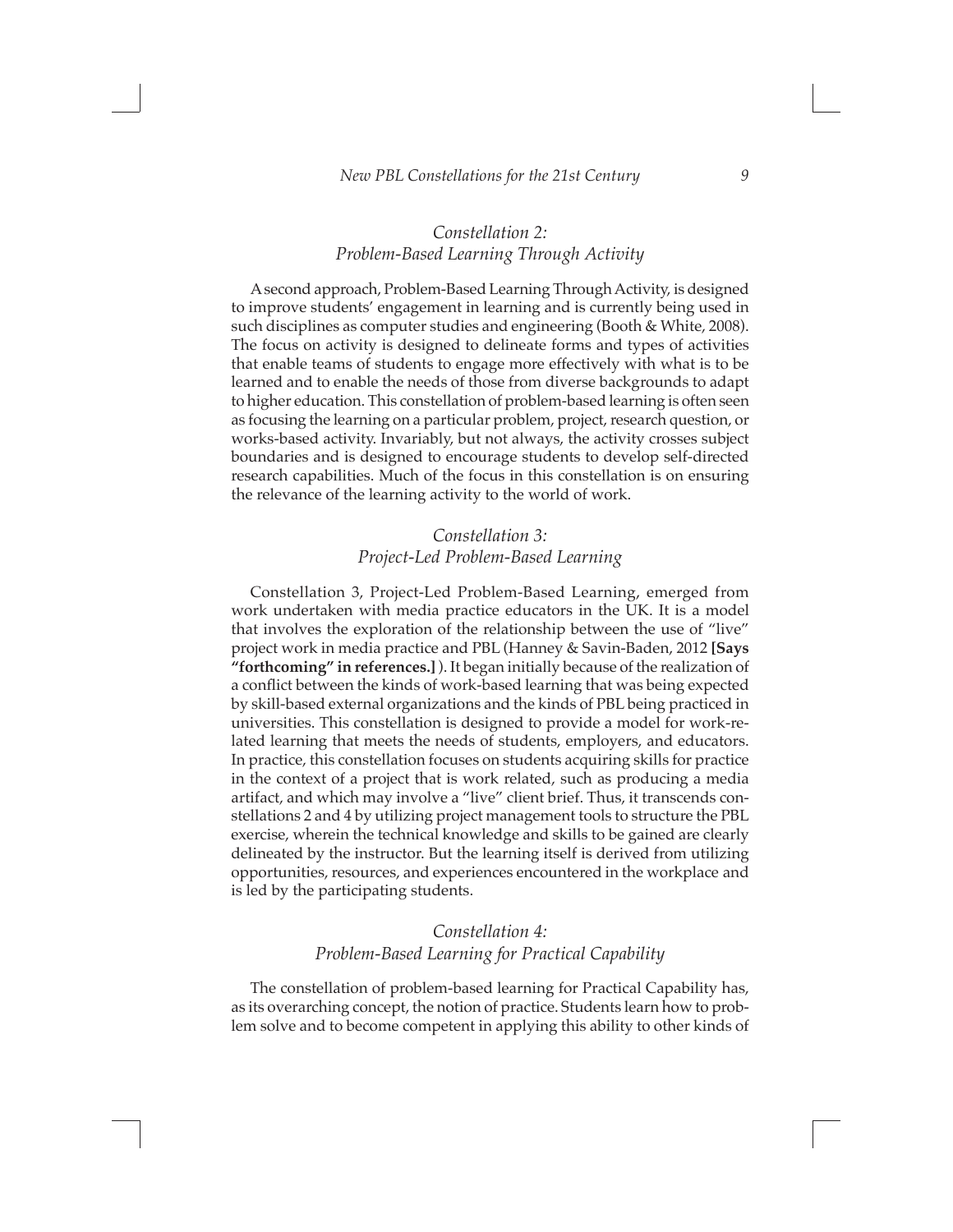problem scenarios and situations within given frameworks. Thus, the students develop critical-thinking skills for the workplace, interpreted somewhat narrowly as the ability to use problem-solving abilities in relation to propositional knowledge as a means of becoming competent in the workplace, and as being able to turn on these skills at any given point **[somewhat confusing sentence.]** . The nature of this form of PBL is its emphasis on practicality, and, thus, the practising of these skills must be part of it. However, it is important in this constellation to ensure that skills-based learning does not become a form of behavioural training in which competence can be ticked off against a checklist. A further pitfall with this constellation is that it can be used just to develop narrow sets of skills that to the students may feel somewhat divorced from other forms of knowledge. For example, an overemphasis on communication skills or teamwork, without students being encouraged to engage with and reflect upon the related theory and current research, can result in an uncritical acceptance of the guidance given by instructors.

# *Constellation 5: Problem-Based Learning for Design-Based Learning*

The focus of the constellation of *Problem*-Based Learning for Design-Based Learning is encouraging students to develop the capabilities of design-based thinking, which involves not only engaging with complex problems but also being able to apply solutions to real-life settings. Design processes often involve particular characteristics (De Vries, 2006), and in this constellation the activities and problem scenarios most commonly focused on are the *creation* of an artifact or product, the development of a *representation* of the artifact within the guidelines of the particular discipline, and a focus on the *function* of the particular production or artifact. Thus PBL is used to help students develop the ability to formulate a representation of an object or artifact, represent it through a plan or model, and create designs that have meaning in terms of function and manufacture. What is important in this form of problem-based learning is that the design problem be realistic so that the capabilities students learn will be transferable to the world of work; thus, the learning process in this constellation is seen as being one that strongly mirrors professional practice. Linking PBL with design-based teaching enables students to develop excellent design decision skills, justify their design, and, in particular, learn the communication and dialogic capabilities that are important when working with clients to understand what is required of the design. While this constellation can seem, at first glance, to be quite structured, many design problems are ill structured, thereby challenging students to think in creative and diverse ways.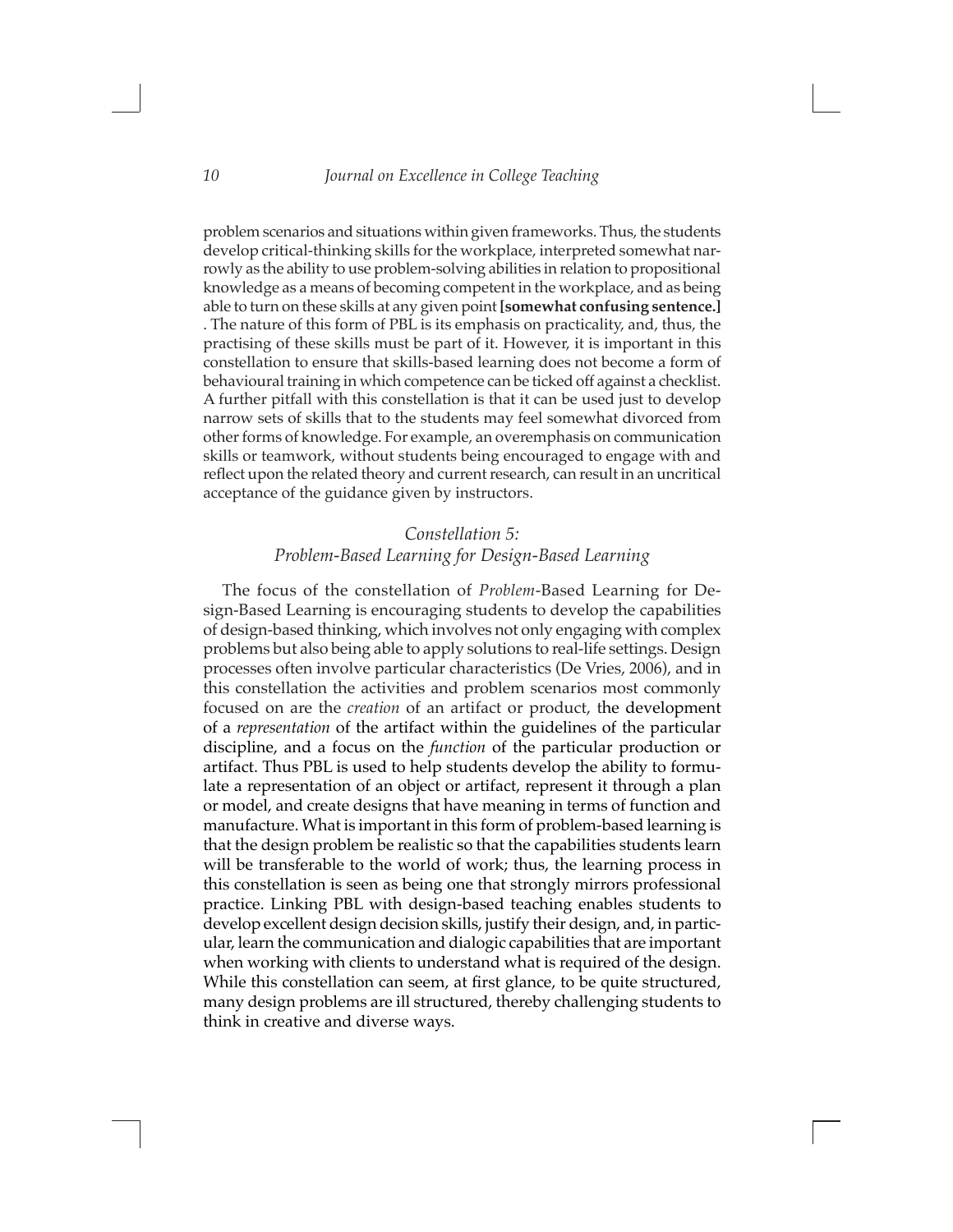### *Constellation 6: Problem-Based Learning for Critical Understanding*

In the constellation of Problem-Based Learning for Critical Understanding, there is a shift away from a demand for mere know-how and propositional knowledge. Instead, PBL is a vehicle to bridge the gap between models of thinking and action. Learning is, therefore, seen as knowing and understanding knowledge from the disciplines and also as recognizing the relationship between them, so that students can make sense for themselves both personally and pedagogically. This kind of problem-based learning unites disciplines with skills so that students are able to see the relationship between their personal stance and the propositional knowledge of the disciplines. The students in this constellation, therefore, develop not only an epistemological position but also a practice-related perspective that integrates multiple ways of knowing and being.

### *Constellation 7: Problem-Based Learning for Multimodal Reasoning*

In this constellation of Problem-Based Learning for Multimodal Reasoning, PBL is designed to enable students to transcend knowledge and capabilities in ways that are necessarily multimodal, so that through scenarios students recognize not only that textual and disciplinary boundaries exist, but also that they are also somewhat illusory, that they have been constructed. In this model, instructors encourage students to develop their own stance towards these multimodal discourses and to reframe them for themselves, but without risking the reframing of the infrastructure of the disciplines. This model will work well with most forms of PBL where transdisciplinary learning is important, and particularly for modules situated in later years of undergraduate degree programs or the early years of master's studies.

### *Constellation 8: Collaborative Distributed Problem-Based Learning*

The Collaborative Distributed Problem-Based Learning constellation is based on the model by McConnell (2006), whereby students work in learning teams in order to define a problem relating to some form of professional or personal practice issue. The focus in this constellation is, therefore, on working collaboratively on a problem that can be shared with other PBL teams. There is also a strong focus on understanding and critiquing the nature and complexity of teamwork in order that team members are able to use this understanding to develop their own professional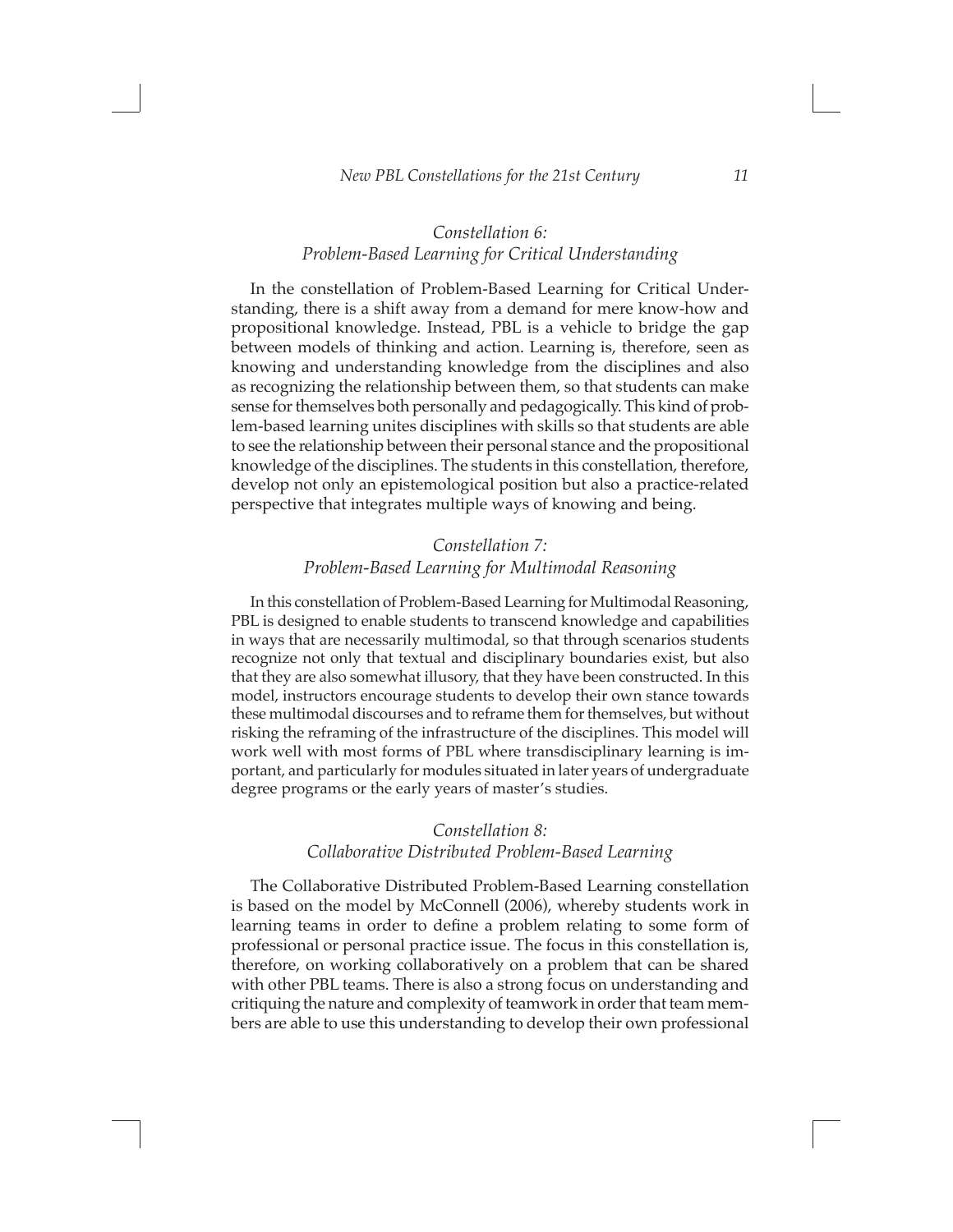practice. Finally, students are expected to both self- and peer assess and share their findings with one another. In this constellation, there is a high emphasis on reflexivity and accountability to one another in terms of the development of one's own learning.

### *Constellation 9: Problem-Based Learning for Transformation and Social Reform*

The final constellation, Problem-Based Learning for Transformation and Social Reform, is one that seeks to provide for students a kind of higher education that offers, within the curriculum, multiple models of action, knowledge, reasoning, and reflection, along with opportunities for students to challenge, evaluate, and interrogate these models. It embraces Pratt's **[and Associates'?]** (1988/2005) notion of teaching for social reform, in which effective teaching is designed to change society in substantive ways. Through this form of PBL, facilitators awaken students' embedded perspectives as well as the values and ideologies located in texts and common practices within their disciplines. "Texts," in the broadest sense of the term, are interrogated by students for what is said and what is omitted in order to explore who and what is represented and omitted from dominant discourses. Programs, modules, and scenarios in this constellation are designed in such a way as to prompt students to examine the underlying structures and belief systems implicit within a discipline or profession itself, in order to understand not only the disciplinary area itself but also its credence.

### **Re-Examining Curriculum Design**

It is suggested that those wanting to improve problem-based learning need to understand its different constellations. In 2002, Barnett and Coate **["Coates" in references.]** argued for a view of curriculum that reflects the fragmented world of both the learners and the curriculum designers; this view would seem to be a sound fit for some PBL models. Barnett and Coate's **[Coates's?]** model is based on an understanding of modern curricula as an educational project forming identities founded in three domains: knowledge, action, and self. The "knowledge" domain refers to the discipline-specific competences. The "action" domain includes those competences acquired through "doing," such as an oral presentation in art history. The "self" domain develops an educational identity in relation to the subject area. What the authors suggest is that the weight of each of the three domains varies across curricula, that the domains may be inte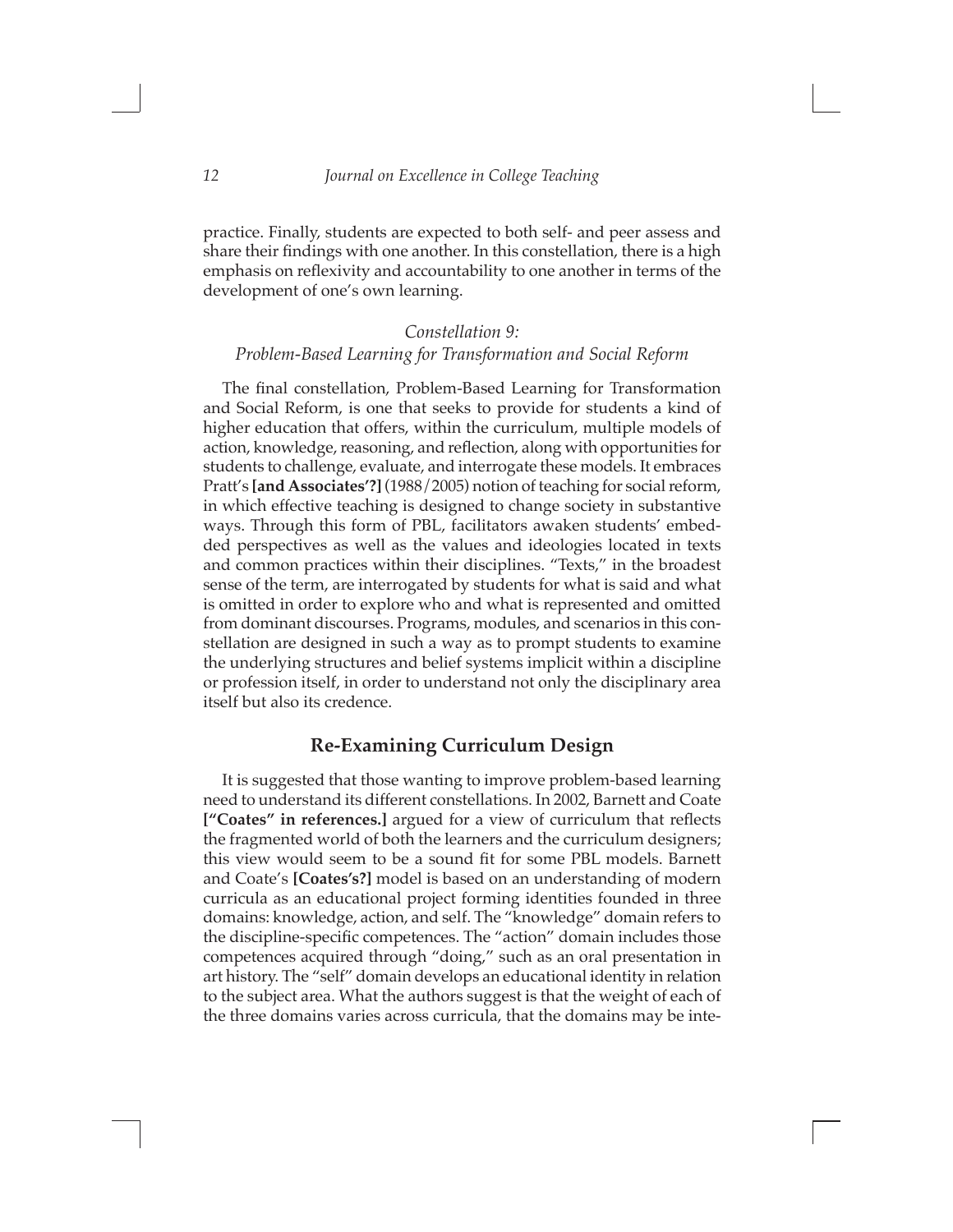grated or held separate (but it is not entirely clear how this works), and, finally, that curricular change tends to be dominated by epistemological differences in the disciplines. They explain what this means in practice as follows:

> The curricula in science and technology courses are heavily weighted towards the knowledge domain. The domains are held separate (there is little or no integration between the domains). The arts and humanities curricula are also heavily weighted by the knowledge domain, but here there is more integration with the self domain. In the professional subject areas, there is a high degree of integration across the three domains. (Barnett & Coate, 2002)

This was a radical model in 2002, but in 2012 it would seem we are in an even more performative space than we were back then. Questions need to be asked about how the university might begin to address issues of student engagement and identity production and to move away from performativity. To argue for such a position could be seen as a lone voice, yet a proliferation of stances have emerged (for example, see Haggis, 2006; Land, 2006; Manathunga, 2006; McWilliam, 2005; Nixon, 2005). Such voices are vital for reconceptualising and recasting what it means to be a university, but the difficulty remains as to how any of these ideas, ideologies, and arguments is to be acted upon. Higher education across the world continues to break ways of learning into linear chunks, a practice that invariably takes little account of learners' approaches as well as of research into learning that provides pedagogical guidance about the kinds of tools and approaches that work best. Although there have been many texts, articles, and discussions about the nature of the curriculum and of creative ways of managing curricula (for example, Barnett, 2007; Mann, 2008; Moore & Young, 2001), globally, many curricula remain unimaginative, constrained, and modular.

**[Note: This paragraph comes across as a rather abrupt polemic that is not clearly related to what has come before.]** The modular system, in particular, tends to fragment and striate learning and in many cases prevents the creation of disjunction in the mind of the student. Modules result in a tidy system of learning, where content is boxed into easily managed components that are not to be meddled with. Yet rather than just maintaining the *status quo*, there is a need to embrace "liquid learning" and create "smooth spaces" **[Whose terms are these?]** so that curricula can be designed in ways that introduce questions about practices and understandings of knowledge within and beyond disciplinary areas. Bauman (2000) suggested that in the age of solid modernity **[jargony terms like**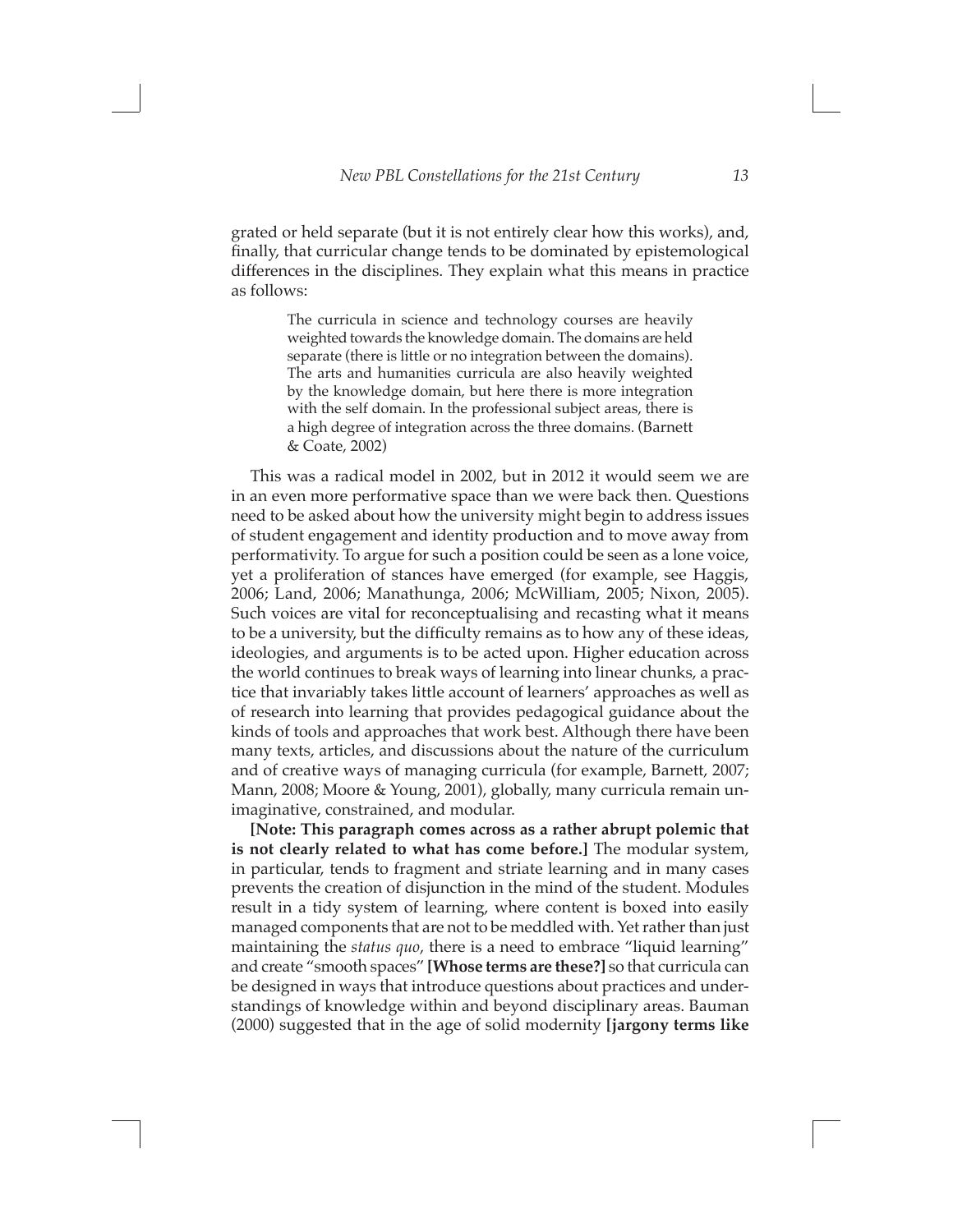**this need to be explained.]** there was a sense that accidents, sudden or surprising events, were seen as temporary irritants, because it was still possible to achieve a fully rational, perfect world. To live in the liquid modern **[define.]** , we need to act under the conditions of uncertainty, risk, and shifting trust. Thus, liquid learning curricula need to be characterised by emancipation, reflexivity, and flexibility so that knowledge and knowledge boundaries are seen as contestable and always on the move.

The creation of liquid and smooth spaces for problem-based curricula requires considerable development. Furthermore, in-depth consideration is needed, not only in terms of the different constellations, but also the ways they are used in practice and how are they used. Questions need to be asked about how curricula are designed and which underpinning pedagogical frameworks are adopted, as well as more detailed questions, such as these:

- What kinds of activities are used and how might they be categorised?
- To what extent do particular activities improve student learning?
- How is learning taking place and what are students' views?
- Why are particular models located in particular disciplines and how and why might they be used in other disciplines?
- What are the similarities and differences in curricula design?
- What forms of scenarios are adopted, and why?
- What is the impact of discipline–based pedagogy on the way PBL is played out in practice?

If we can begin to explore some of these questions, it will generate insights as to the possible impact of different constellations of PBL on the higher education community and the factors that are important within them. For example, it may be possible to locate curriculum types not only through the way learning is seen and structured, but also through the way in which modes of knowledge are located in the curriculum. Yet there are other factors at play, missing stars that may help to understand these issues further.

While constellations of problem-based learning are vitally important,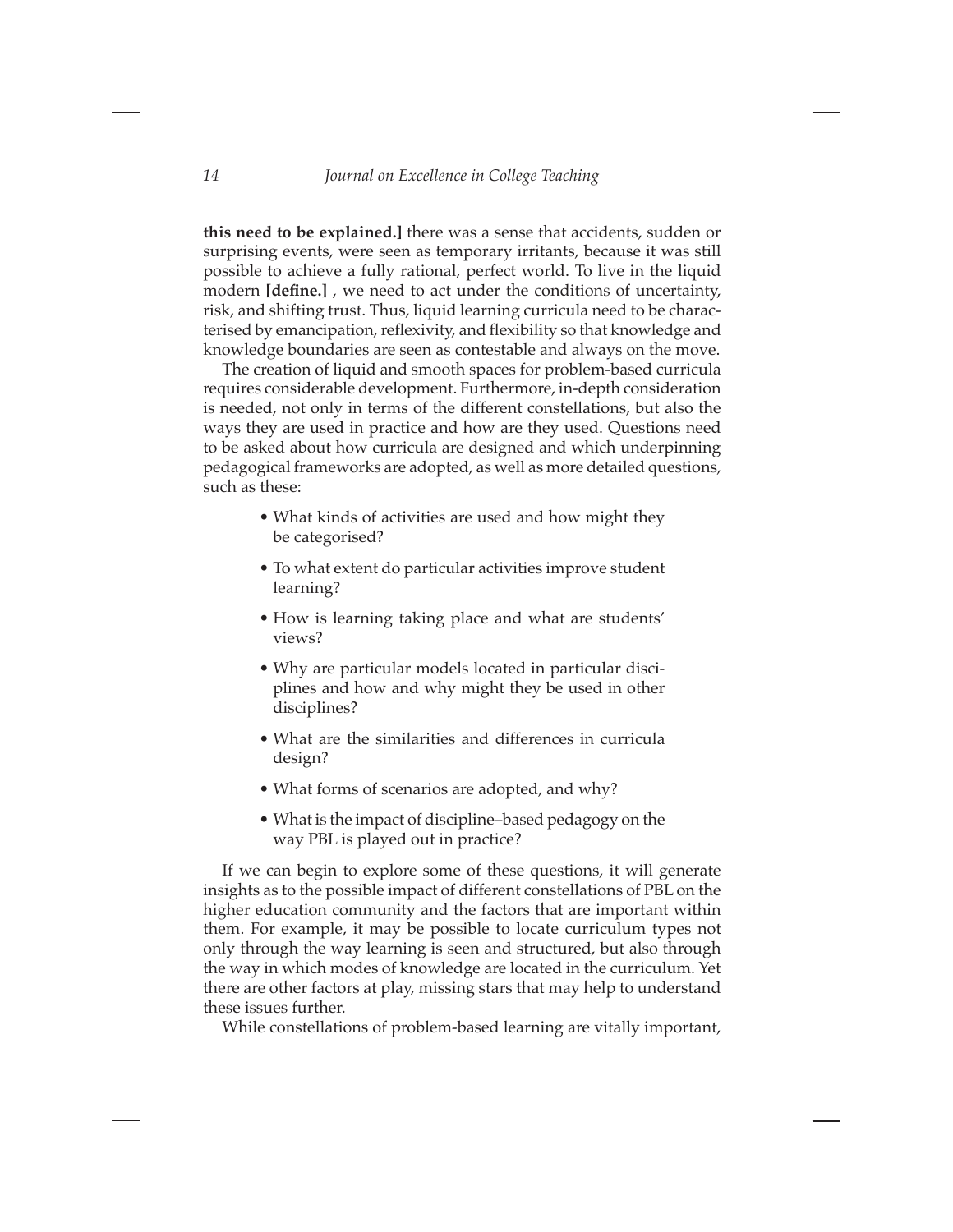those wanting to improve PBL and understand the impact of adopting a given constellation also need to appreciate different forms of student engagement and recognize the pedagogy of connectivity.

#### *Student Engagement*

Although there is a considerable body of literature on facilitation and problem-based learning (for example, Silen, **[accent over the "e" in references.]** 2006; Wilkie, 2004), there is relatively little research examining the issue of student engagement. Trowler and Trowler's (2010) literature review recognised that student engagement has received extensive attention internationally, and individual student learning dominates the evidence reported. In their review, definitions of student engagement are presented, which include the extent to which students are engaging in activities that contribute toward desired (high-quality) learning outcomes. Zepke and Leach (2010) similarly focus on "high quality learning," but broaden their accepted definition to include a focus on students' cognitive investment, active participation, and emotional commitment to their learning. However, it would seem that many current definitions promote an institutional focus centered predominantly on outcomes such as retention and success rates (Kuh, Kinzie, Buckley, Bridges, & Hayek, 2007). Yet there has been little exploration of the relationship between forms of learning (such as PBL) and student engagement. However, a recent study on student engagement adopted Qualitative Research Synthesis (Major & Savin-Baden, 2010) to make sense of concepts, categories, or themes that recurred across the student engagement literature in order to develop a comprehensive picture of the findings (Wimpenny & Savin-Baden, in press). The study by Wimpenny and Savin-Baden (in press) found student engagement could be classified as follows:

- *• Inter-relational engagement*—Student engagement was characterised and experienced through connection to a wide set of relationships, including student to instructor, student to student, student to family, and student to career.
- *• Engagement as autonomy*—This related to how students shifted from unfamiliarity and self-consciousness to self-sufficiency in learning.
- *• Emotional engagement*—This was illustrated by intra-personal capacity, in terms of student resilience and persistence.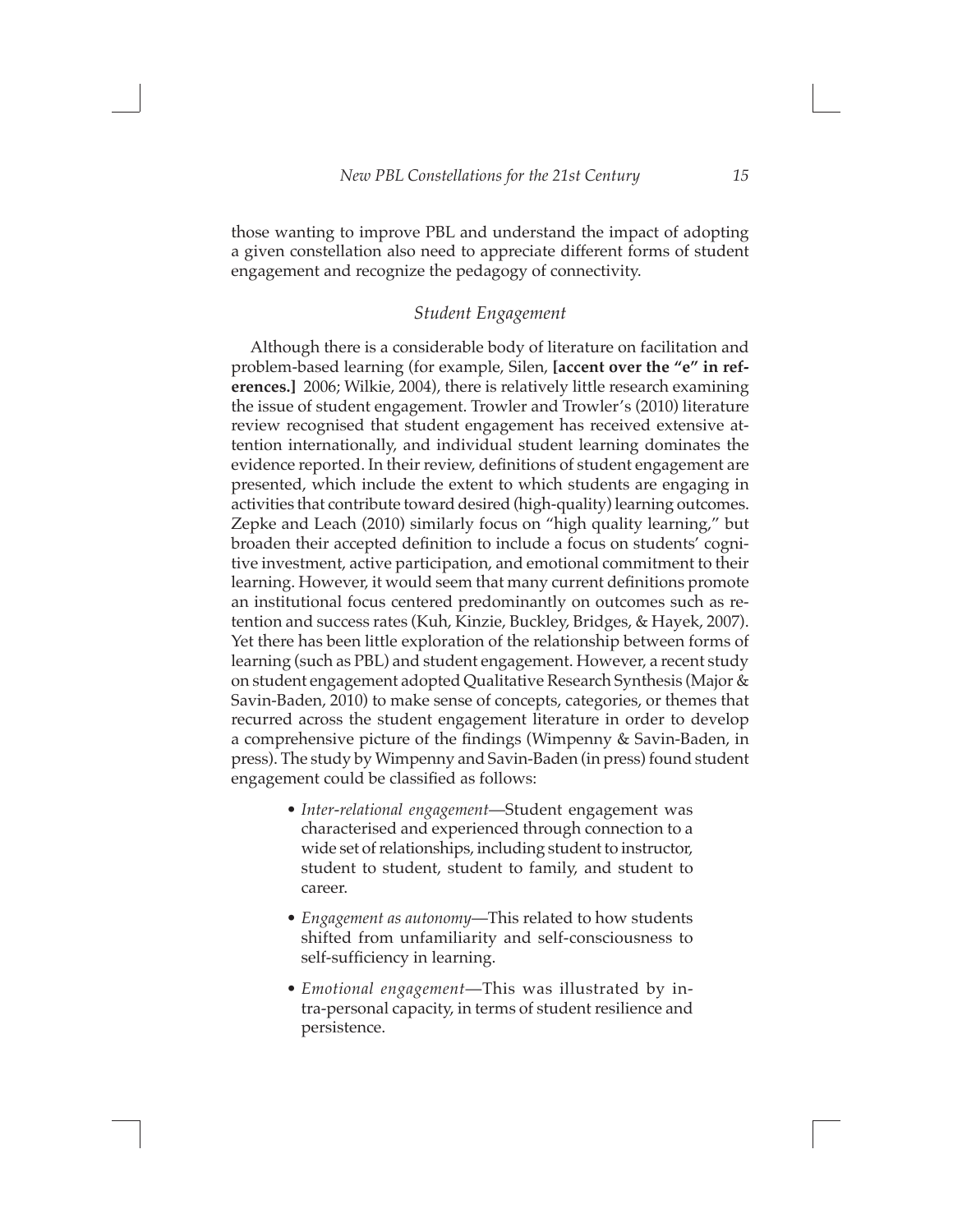*• Engagement as connection and disjunction*—There was a variety of student experience, from those who had a more troublesome, questioning approach to those who had experienced a strong sense of disjunction.

Trowler and Trowler's (2010) review of the student engagement literature identified the noticeable absence of the student voice. Instead, they report that the literature presents perspectives about students for a range of stakeholder groups. Yet issues such as chaos and cosmos (Silen, **[accent over "e"?]** 2001) and frame factors (Jacobsen, 1997) have been found to be central to enhancing learning and promoting student engagement in PBL. However, Boughey (2006) questions the extent to which engagement is an autonomous skill, because the rules of engagement are formulated by academic expectations and traditions that students need to learn in order to participate in academic dialogues, processes and practices. Thus, the way in which instructors present a text to students locates their position in terms of the values and purpose they accord to it. While academics are able to recognise and locate different voices, students are not always able to distinguish voices and see books and articles often as flat textual pieces. Boughey (2006) argues that the notion of skills is problematic and suggests that texts may be seen by students, in terms of students believing their work should reproduce regarded texts and thus feel discouraged when they are criticized for reproducing facts and the idea that an academic text comprises multiple voices, those voices used by the author to substantiate their position as well as the solo voice of the author **[a long and confusing sentence—please rewrite.]** . Thus, the uses of language are deeply related to issues of engagement—both for students and academics—and are not just a social, cultural, or political skill. Student engagement remains a complex and contested concept that requires further consideration, both in PBL and higher education in general.

### *The Theory of Connectivity*

The central premise of connectivism is that learning takes place with and through networked information and resources. This means that learning is not seen as just accessing information, but also as evaluating its value and the relationships between different forms of knowledge. Siemens (2008a, b) argues that learning takes place through the connections that students make between knowledge, opinions, resources, and views accessed via search engines and online sources. Connectivist pedagogy suggests the need to ensure the following principles: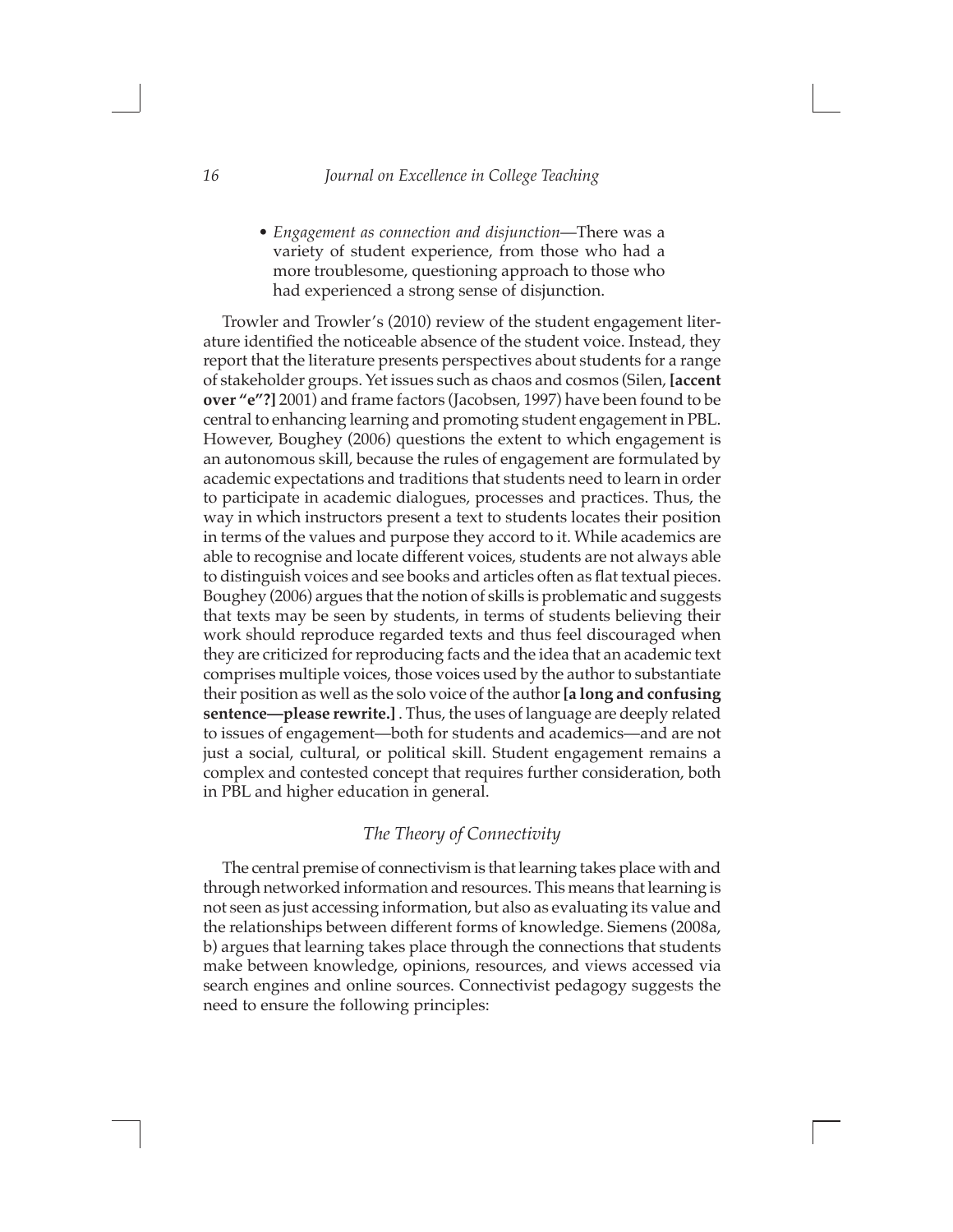*New PBL Constellations for the 21st Century 17*

- Learning and knowledge rest in diversity of opinions.
- Learning is a process of connecting specialised nodes or information sources.
- Learning may reside in non-human appliances.
- Capacity to know more is more critical than what is currently known.
- Nurturing and maintaining connections are needed to facilitate continual learning.
- The ability to see connections between fields, ideas and concepts is a core skill.
- Currency (accurate, up-to-date knowledge) is the intent of all connectivist learning activities.
- Decision making is itself a learning process. Choosing what to learn and the meaning of incoming information is seen through the lens of a shifting reality.

Web 2.0 and Web 3.0 technologies (if one chooses to use these terms) are also largely absent from published studies on problem-based learning. I believe we need to embrace a pedagogy of connectivity that includes learning in immersive virtual worlds**, l**inking PBL with simulation and engaging with Massively Open Online Courses (MOOCs), which are founded on the theory of connectivism and on networked learning. There would seem to be strong pedagogical links between connectivist principles (Downes, 2006; Siemens, 2008a, b) and PBL in that in both approaches to learning, the focus is on the students' ability to make connections between the forms of knowledge(s) they encounter. However, what those who have adopted PBL can learn from connectivism is the need to begin to ask, whatever constellation is being adopted, the following questions suggested by  $D(\mathbb{R})$  way (2011) in relation to connectivism:

How are connections formed?

What does a particular constellation of connections represent?

How important is technology in enabling connections?

What, if anything, is transferred during an interaction between two, three, or more learners?

What would learning look like if we developed it from the worldview of connections?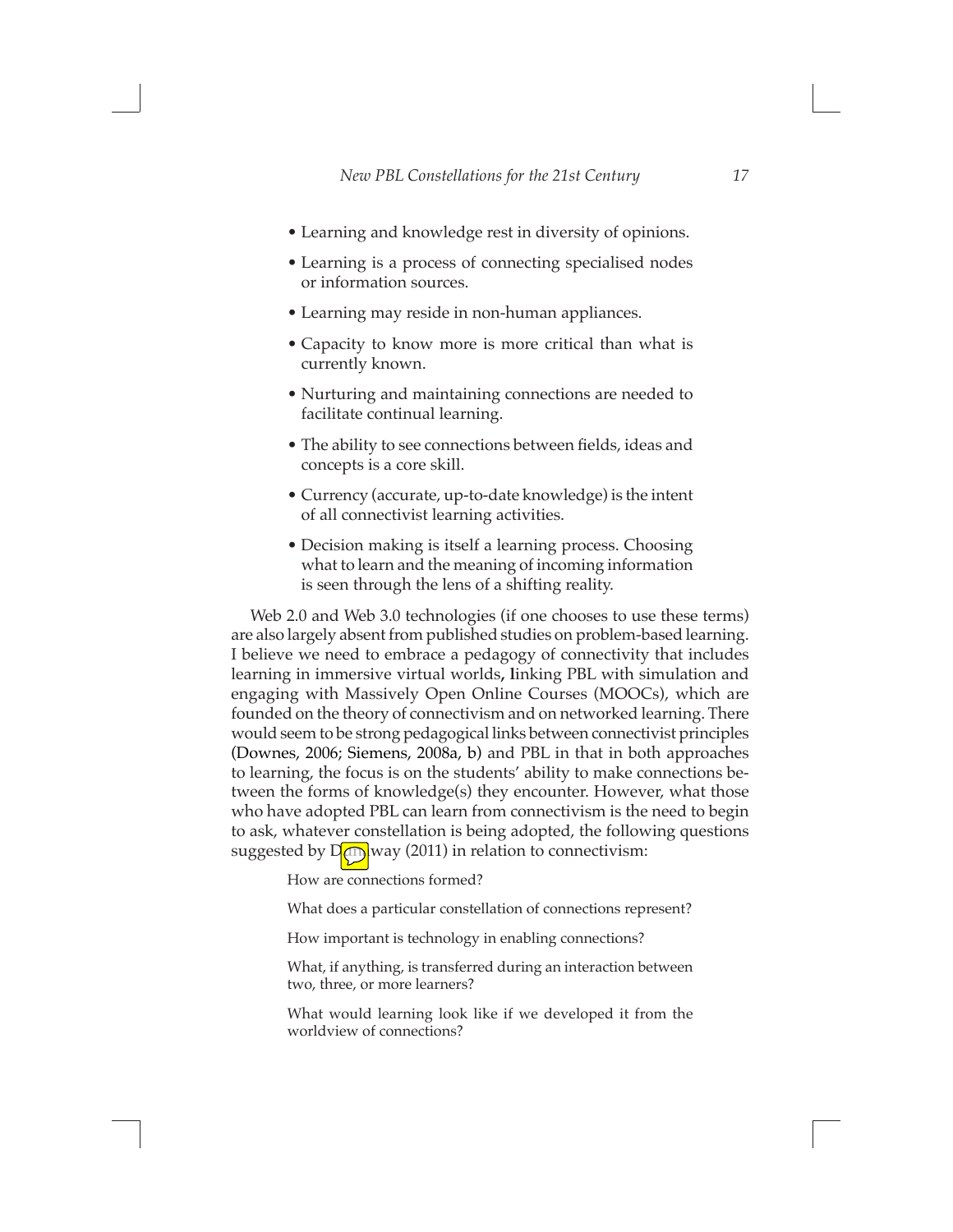#### (p. 677) **[Is this an exact quotation, including the list format?]**

### **Discussion**

To include issues of engagement and connectivism in the PBL discussion means that we can develop the idea of new conceptualisations of curricula further, as presented in Table 4. While this is not comprehensive, it does begin to address some of the issues about the kinds of learning theories needed for an information age (for more discussion around this, see Kop and Hill, 2008). At the same time, however, we need to be aware of technological determinism. Questions remain as to the merit of the developments in the use of digital technologies and new approaches to learning—whether they are educationally valuable and have the potential to engage students effectively. Furthermore, theorists such as Castells (1996) have argued that flows of capital, information, technology, organizational interaction, images, sounds, and symbols go from one disjointed position to another and gradually replace a space of locales. This has led some authors to suggest that change has resulted within curricula with relatively little pedagogical underpinning (Land, 2004, 2006), and others have argued that there is a trend toward technological determinism. The argument is that changes in technology arise independently, with the result that there is a tendency to adapt, rather than shape technology (MacKenzie & Wajcman, 1999). Yet at the same time, all institutions are concerned about how students engage with their studies, how learning is designed, and student retention (Tinto, 2006); this is also set against a backdrop of widening participation **[in what?]** (Bryson & Hand, 2007). Perhaps what is needed is a mapping of the PBL constellations in ways that locate them with particular theorists and activities so that those using or wanting to develop PBL can be clear(er) about the purpose, practices, and pedagogies involved.

### **Conclusions**

The growing constellations of problem-based learning illustrate the value placed on this approach to learning. Yet there is relatively little understanding of the different constellations available, and the terms of inquiry-based, problem-based, and enquiry-led learning are still being used willy-nilly across the higher education landscape. There is a sense worldwide that criminal profit seeking is undesirable, yet in the case of piracy the practice of pirate slavery ultimately led to progressive racial practices (Leeson, 2009). While I agree that pedagogical piracy has many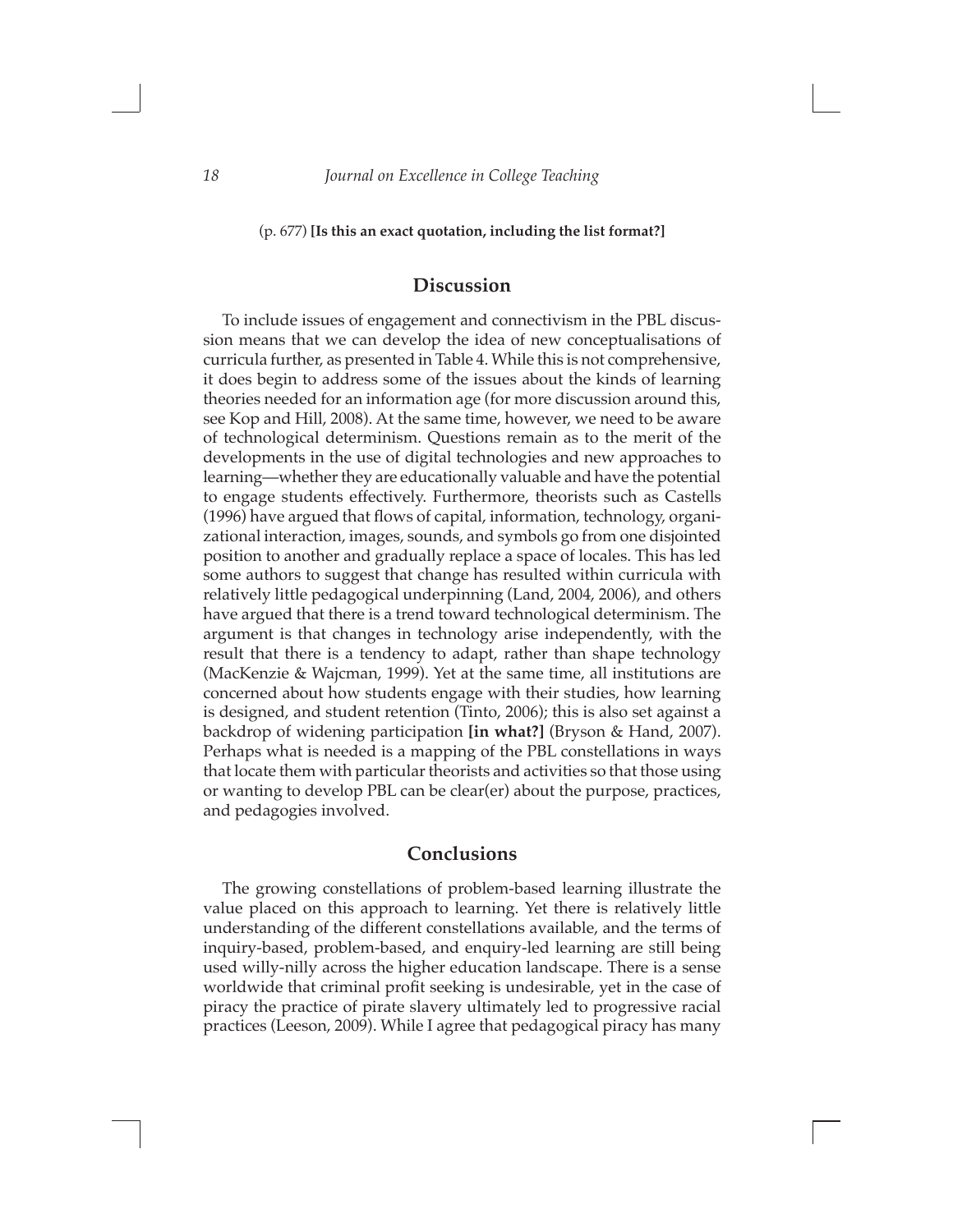|                                                                           |                                                              | (New) Types of Curricula<br>Table 4 |                              |                                         |                           |
|---------------------------------------------------------------------------|--------------------------------------------------------------|-------------------------------------|------------------------------|-----------------------------------------|---------------------------|
| Curriculum<br>Position                                                    | Curriculum<br>Focus                                          | Types<br>of Learning                | Conceptions of<br>Knowing    | Types of<br>Prompts to<br>Learning      | Position of<br>$Student$  |
| Striated: Highly<br>bounded and<br>controlled                             | Outcomes and<br>organisation                                 | Solid Learning                      | Retention and<br>application | and rehearsal<br>preparation<br>Routine | Inert                     |
| Control with<br>Borderland:<br>endedness<br>open                          | transcendence<br>Boundary                                    | Learning<br>Serrated                | connections<br>Finding       | Deconstructing<br>structures            | connections<br>Finding    |
| and contested,<br>Open, flexible<br>Smooth:<br>spaces                     | Space creation                                               | Learning<br>Liquid                  | Gap realisation              | Invitation to<br>discover               | Locating gaps             |
| ["stuckness"?]<br><i>Troublesome:</i><br>stuckness<br>Learning<br>through | Disjunction and<br>uncertainty                               | Learning<br>Liquid                  | adventuring<br>Active        | dilemmas<br>Messy                       | Actively alert            |
| Connectivist:<br>connections<br>Learning<br>through<br>making             | what is known<br>critically that<br>Capacity to<br>know more | Learning<br>Liquid                  | Shifting<br>realities        | Connections                             | Creator and<br>aggregator |

# *New PBL Constellations for the 21st Century 19*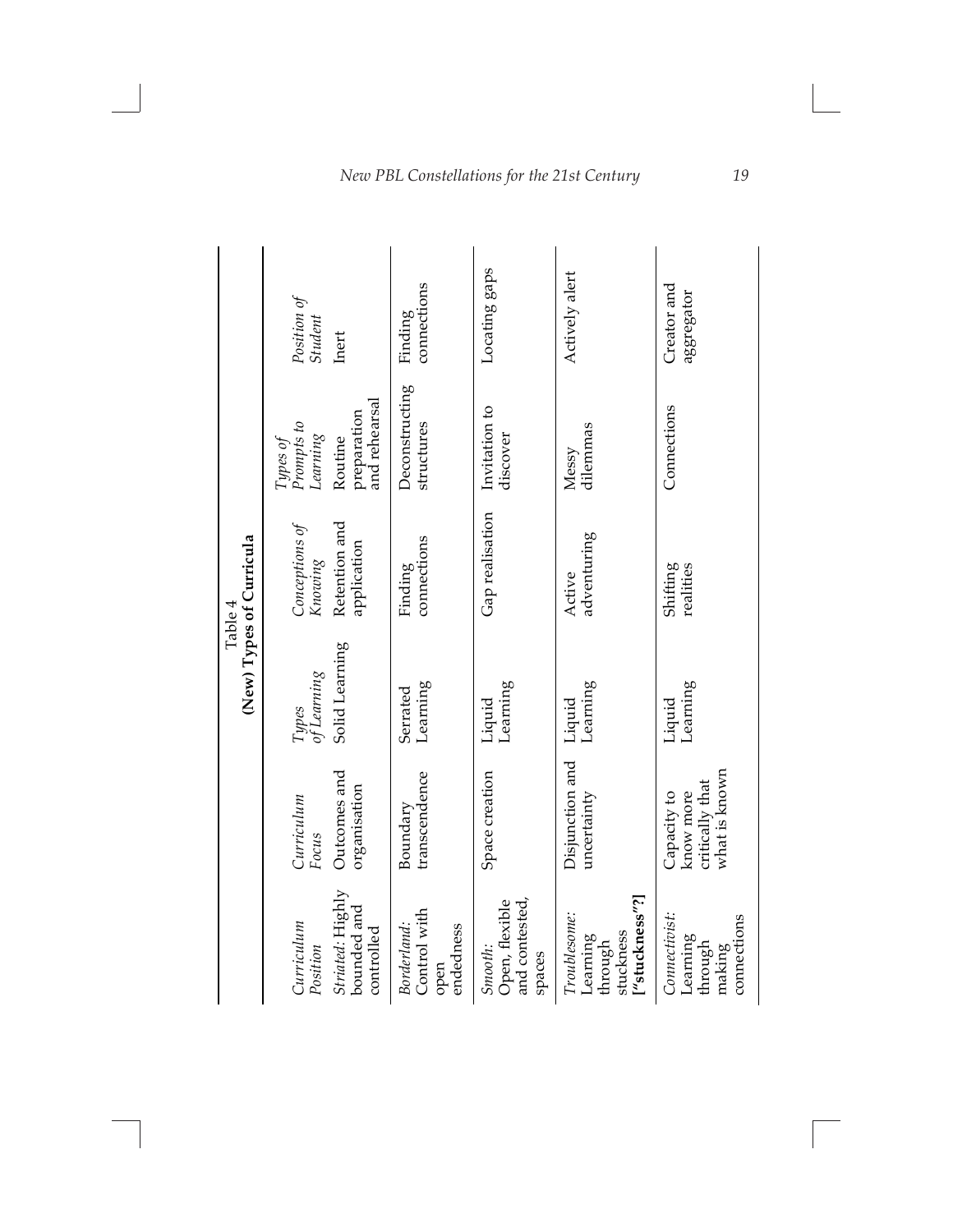undesirable outcomes in relation to PBL, the overarching tolerance of such piracy has resulted in many desirable additions to this as a learning approach. **[You lost me when you turned to a discussion of piracy. This seems to come out of nowhere.]** This article suggests that the breadth of the constellations of PBL needs to be embraced, while at the same time be underpinned by reasoned pedagogy. Issues such as problem and curricula design remain troublesome and warrant further development. However, missing elements such as new and emerging technologies, supported by the theory and practice of student engagement and connectivism, perhaps offers a way forward.

### **References**

- Ausubel, D. P., Novak, J. S., & Hanesian, H. (1978). *Educational psychology: A cognitive view.* Ne $\bigvee$ rk, NY: Holt, Rinehart and Winston. **[not cited in text.]**
- Barnett, R. (2004). Learning for an unknown future. *Higher Education Research and Development, 23*(3), 247-260.
- Barnett, R. (2007). *A will to learn*. Maidenhead **[city/state?]** : McGraw Hill.
- Barnett, R., & Coates, K. (2002). *Conceptualizing curricula: A schema* (Imaginative Curriculum Knowledge Development Paper No. 2). Retrieved from www.ltsn.ac.uk/genericcentre
- Barrows, H. S., & Tamblyn, R. M. (1980). *Problem-based learning: An approach to medical education.* New York, NY: Springer.
- Bauman, Z. (2000). *Liquid modernity.* Cambridge **[UK?]** : Polity Press.
- Bernstein, B. (1992 [need month] ). *Pedagogic identities and educational reform*. Paper presented at Santiago conference, Mimeo. **[country]**
- Booth, G., & White, P. (2008, July). Innovative curriculum development within the Motorsport B. Eng course at Coventry University. *Proceedings of the Engineering Education 2008 International Conference on Innovation, Good Practice and Research in Engineering Education*, Loughborough University, UK. Retrieved from http://www.engsc.ac.uk/downloads/ scholarart/ee2008/p032-booth.pdf
- Boughey, C. (2006, July). *Texts, practices and students' learning: A view from the South*. Keynote session presented at Higher Education Close Up 3, University of Lancaster, UK.
- Bryson, C., & Hand, L. (2007). The role of engagement in inspiring teaching and learning. *Innovations in Education & Teaching International*, *44*(4), 349-362.
- Castells, M. (1996). *The information age: Economy, society and culture—Vol. I: The rise of the network society*. Oxford, UK: Blackwell.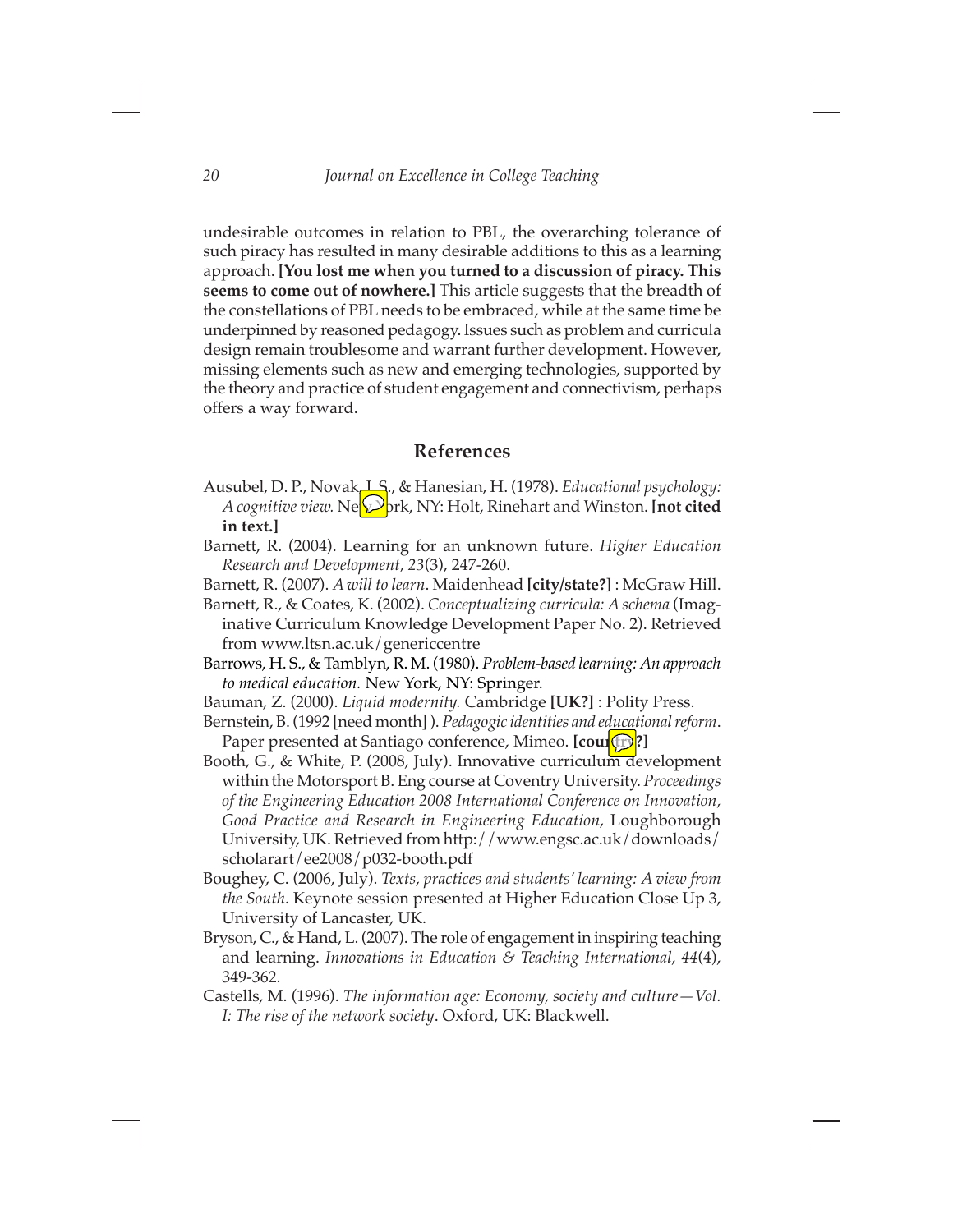- Cockburn, C. (1998). *The space between us: Negotiating gender and national identities in conflict.* London, UK: Zed Books.
- De Vries, E. (2006). Students' construction of external representations in design-based learning situations. *Learning and Instruction, 16,* 213-227.
- Downes, S. (2006). Learning networks and connective knowledge. *Instructional Technology Forum, 92*. Retrieved from http://it.coe.uga.edu/ itforum/paper92/paper92.html
- Dunaway, M. K. (2011). Connectivism: Learning theory and pedagogical practice for networked information landscapes. *Reference Services Review, 39*(4), 675-685.
- Freire, P. (1972). *Pedagogy of the oppressed*. London, UK: Penguin Books. **[not cited in text.]**
- Freire, P. (1974). *Education: The practice of freedom*. London, UK: Writers and Readers Co-operative. **[not cited in text.]**
- Gibbons, M., Limoges, C., Nowotny, H., Schwarzman, S., Scott, P., & Trow, M. (1994). *The new production of knowledge: The dynamics of science and research in contemporary societies.* London, UK: Sage.
- Haggis, T. (2006). Problems and paradoxes in "fine-grained qualitative research": An exploration of "context" from the perspective of complexity and dynamic systems theory. *Higher Education Close Up.* University of Central Lancaster, Preston. **[Is this a journal? Volume no.? pages?]**
- Hanney, R., & Savin-Baden, M. (in press). The problem of projects: Understanding the theoretical underpinnings of project-led PBL. *London Review of Education*.
- Hooks, B. (1994). *Teaching to transgress.* London, UK: Routledge. **[not cited in text.]**
- Jacobsen, D. Y. (1997). *Tutorial processes in a problem-based learning context; medical students' reception and negotiations* (Unpublished Ph.D. thesis). Norwegian University of Science and Technology. **[city?]**
- Kop, R., & Hill A. (2008). Connectivism: Learning theory of the future or vestige of the past? *The International Review of Research in Open and Distance Learning, 9*(3). Retrieved from http://www.irrodl.org/index. php/irrodl/article/view/523/1103
- Kuh, G .D., Kinzie, J., Buckley, J. A., Bridges, B. K., & Hayek, J. C. (2007). Piecing together the student success puzzle: Research, propositions, and recommendations. *ASHE Higher Education Report, 32*(5). San Francisco, CA: Jossey-Bass.
- Leeson, P. T. (2009). The invisible hook: The law and the economics of pirate tolerance. *New York University Journal of Law and Liberty, 4*(2), 139-171.
- Land, R. (2004). *Educational development, discourse, identity and practice*. Maidenhead, UK: SRHE/Open University Press.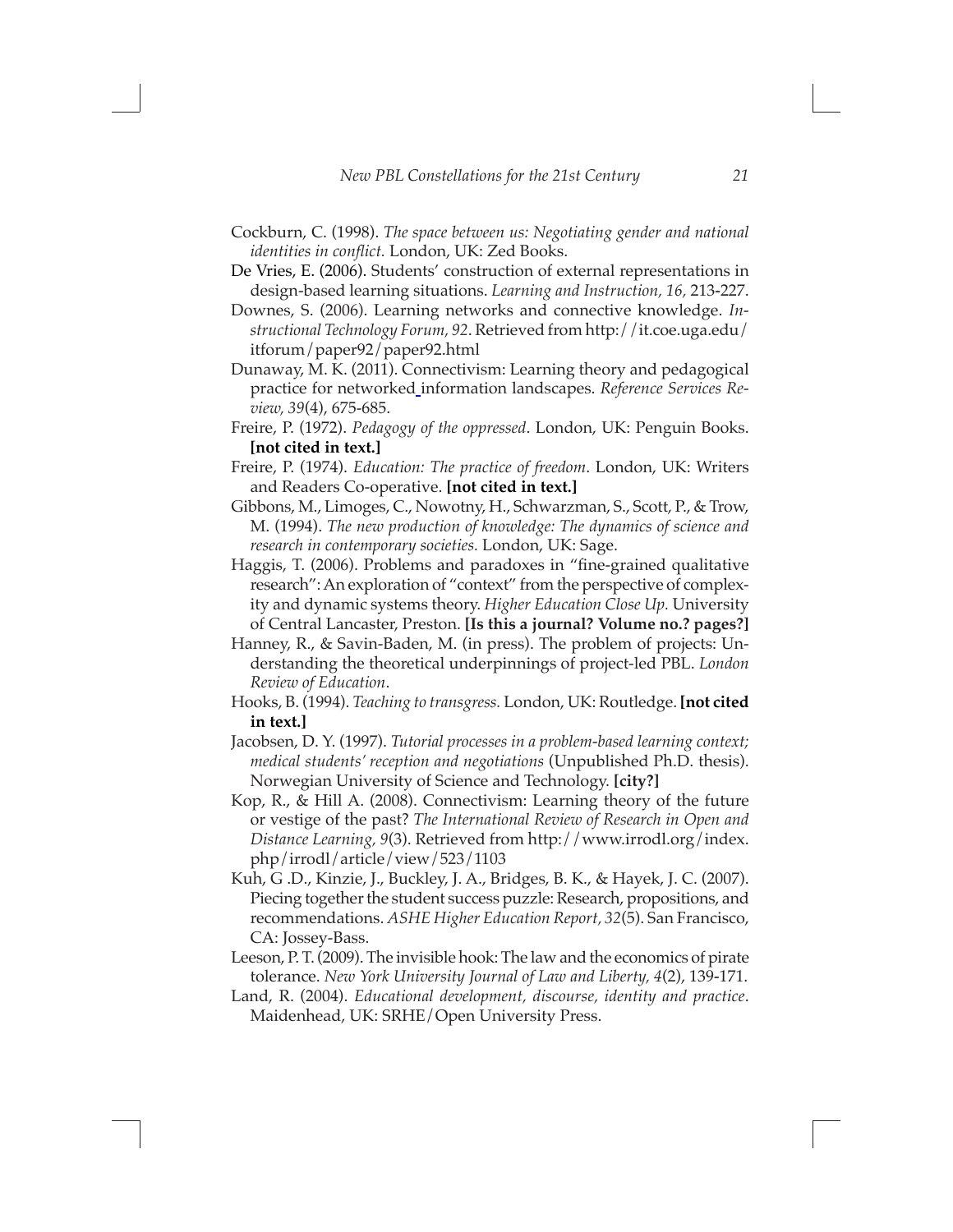- Land, R. (2006). Paradigms lost: academic practice and exteriorising technologies. *E-Learning, 3*(1), 100-110.
- MacKenzie, D., & Wajcman, J. (Eds.). (1999). *The social shaping of technology*  (2nd ed.). Buckingham, UK: Open University Press.
- McConnell, D. (2006). *E-Learning groups and communities*. Maidenhead, UK: SRHE/Open University Press.
- McWilliam, E. (2005, February). *Unlearning pedagogy.* Keynote session presented at ICE2 Ideas in Cyberspace Education, Keswick, UK.
- Major, C., & Savin-Baden, M. (2010). *An introduction to qualitative research synthesis: Managing the information explosion in social science research*. London, UK: Routledge.
- Manathunga, C. (2006). Doing educational development ambivalently: Applying postcolonial metaphors to educational development. *International Journal for Academic Development, 11*(1), 19-29.
- Mann, S. (2008). *Study, power and the university: The institution and its effects on learning*. Maidenhead, UK: McGraw Hill.
- Moore, R., & Young, M. (2001). Knowledge and the curriculum in the sociology of education: Towards a reconceptualisation. *British Journal of Sociology of Education, 22*(4), 445-461.
- Nixon, J. (2005). Education for the good society: The integrity of academic practice. *London Review of Education, 2*(3), 245-252.
- Pratt, D. D., & Associates. (1998/2005). Five perspectives on teaching in adult and higher education. Malabar, FL: Krieger.
- Revans, R. W. (1983). *ABC of action learning*. Bromley, UK: Chartwell Bratt. **[not cited in text.]**
- Savin-Baden, M. (2007a). *A practical guide to problem-based learning online.* London, UK: Routledge.
- Savin-Baden, M. (2007b). *Learning spaces: Creating opportunities for knowledge creation in academic life.* Maidenhead, UK: McGraw Hill.
- Savin-Baden, M., & Major, C. (2004). *Foundations of problem-based learning.* Maidenhead, UK: Open University Press/SRHE.
- Schmidt, H. G. (1983). Problem-based learning: Rationale and description. *Medical Education*, *17*(1), 11-16.
- Siemens, G. (2008a). *Connectivism: A learning theory for today's learner.* Retrieved from http://www.connectivism.ca/about.html
- Siemens, G. (2008b). *Learning and knowing in networks: Changing roles for educators and designers* (University of Georgia IT Forum 105). Retrieved from http://it.coe.uga.edu/itforum/Paper105/Siemens.pd
- Silén, C. (2001, December). *Between chaos and cosmos—a driving force for responsibility and independence in learning.* Paper presented at the 3rd Asia Pacific Conference on PBL, University of Newcastle, Australia.